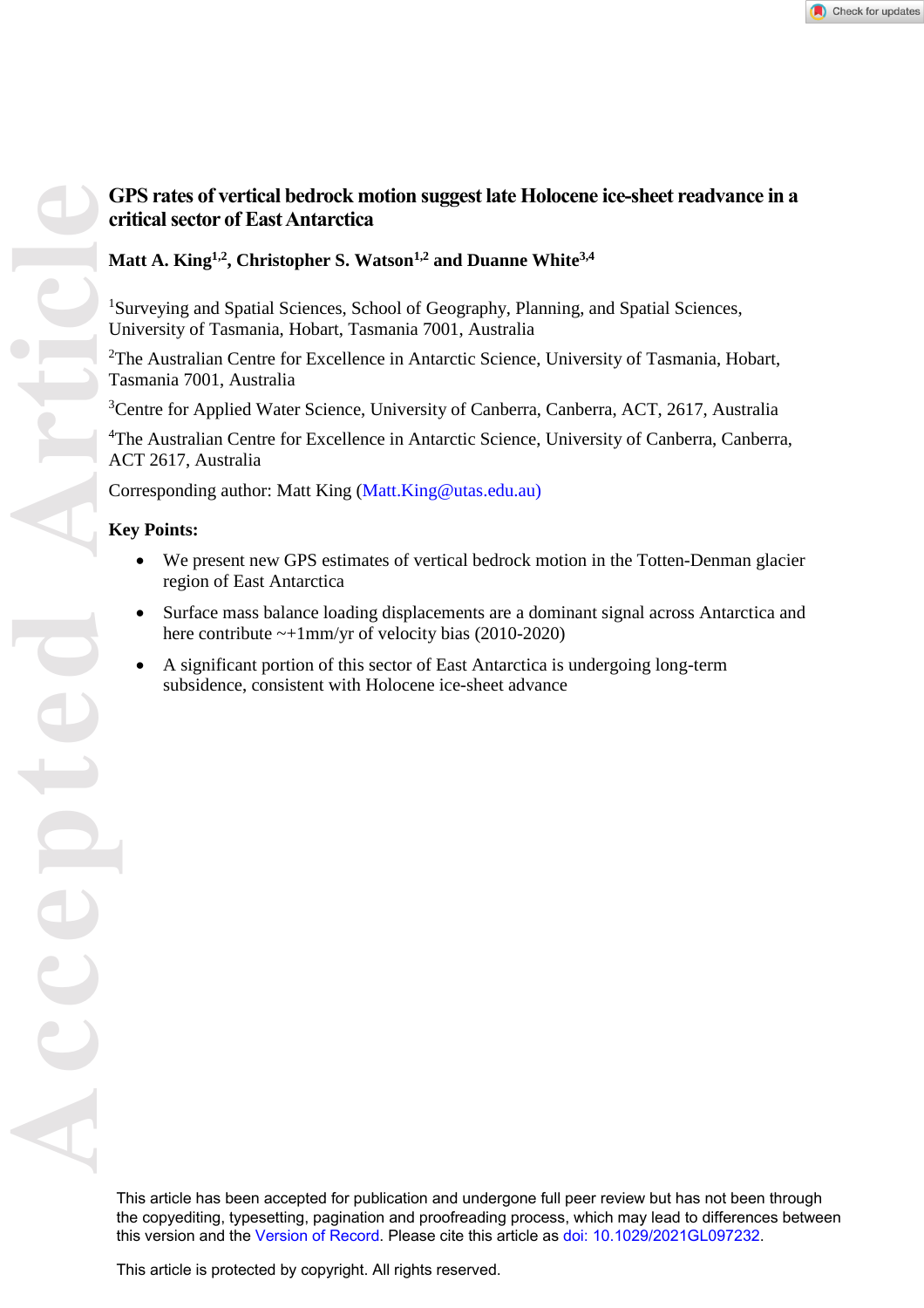### **Abstract**

We investigate present-day bedrock vertical motion using new GPS timeseries from the Totten-Denman glacier region of East Antarctica ( $\sim$ 77-120 $\degree$ E) where models of glacial isostatic adjustment (GIA) disagree, glaciers are likely losing mass, and few data constraints on GIA exist. We show that varying surface mass balance loading (SMBL) is a dominant signal, contributing random-walk-like noise to GPS timeseries across Antarctica. In the study region, it induces site velocity biases of up to  $\sim+1$  mm/yr over 2010-2020. After correcting for SMBL displacement and GPS common mode error, subsidence is evident at all sites aside from the Totten Glacier region where uplift is  $\sim$ 1.5 mm/yr. Uplift near the Totten Glacier is consistent with late Holocene ice retreat while the widespread subsidence further west suggests possible late Holocene readvance of the region's ice sheet, in broad agreement with limited glacial geological data and highlighting the need for sampling beneath the current ice sheet.

### **Plain Language Summary**

**Access Left 2018**<br> **Access Left 2018**<br> **Acter**<br> **Acter**<br> **Acter**<br> **Acter**<br> **Acter**<br> **Article**<br> **Article**<br> **Article**<br> **Article**<br> **Article**<br> **Article**<br> **Article**<br> **Article**<br> **Article**<br> **Article**<br> **Article**<br> **Article**<br> **Arti** The bedrock around the Antarctic Ice Sheet is moving in response to past and present changes in the weight of the ice sheet. Identifying the response to past ice-sheet changes (since  $\approx$  20,000 years ago) is important since it is an important correction to satellite measurements used to obtain present-day changes of the ice sheet, which are affecting sea levels. In this paper we describe a new set of GPS measurements of bedrock vertical motion in a poorly observed section of East Antarctica. This region includes the Totten and Denman glacier basins which contain enough ice to raise sea levels by more than 7 meters. We show that recent variations in snowfall are large enough to deform the Earth by several millimeters per year. After considering this, and other sources of error, the GPS velocities suggest the bedrock is largely going down in this region, contrary to expectations. We suggest that this could be due to growth of the ice sheet over the last few thousand years before its recent switch to contributing overall to sea-level rise.

### **1 Introduction**

Models of Antarctic glacial isostatic adjustment (GIA) show substantial differences, partly because of lack of data to constrain them (Martín-Español et al., 2016a; Whitehouse et al., 2019). These differences represent uncertainty that affects estimates of ice-sheet mass change from satellite gravimetry and, to a lesser extent, satellite altimetry – both in terms of the ice-sheet wide contribution to sea-level change, as well the contribution over regional or basin-level scales (e.g., King et al., 2012).

Over the recent decade, GPS-estimates of bedrock velocities have become increasingly important for testing the different GIA model predictions of bedrock displacement or as data to inform empirical estimates (e.g., Argus et al., 2014; Bevis et al., 2009; King et al., 2010; Liu et al., 2018; Sasgen et al., 2017). While many GPS sites have been deployed on bedrock in West Antarctica and the Antarctic Peninsula, much of East Antarctica remains sparsely observed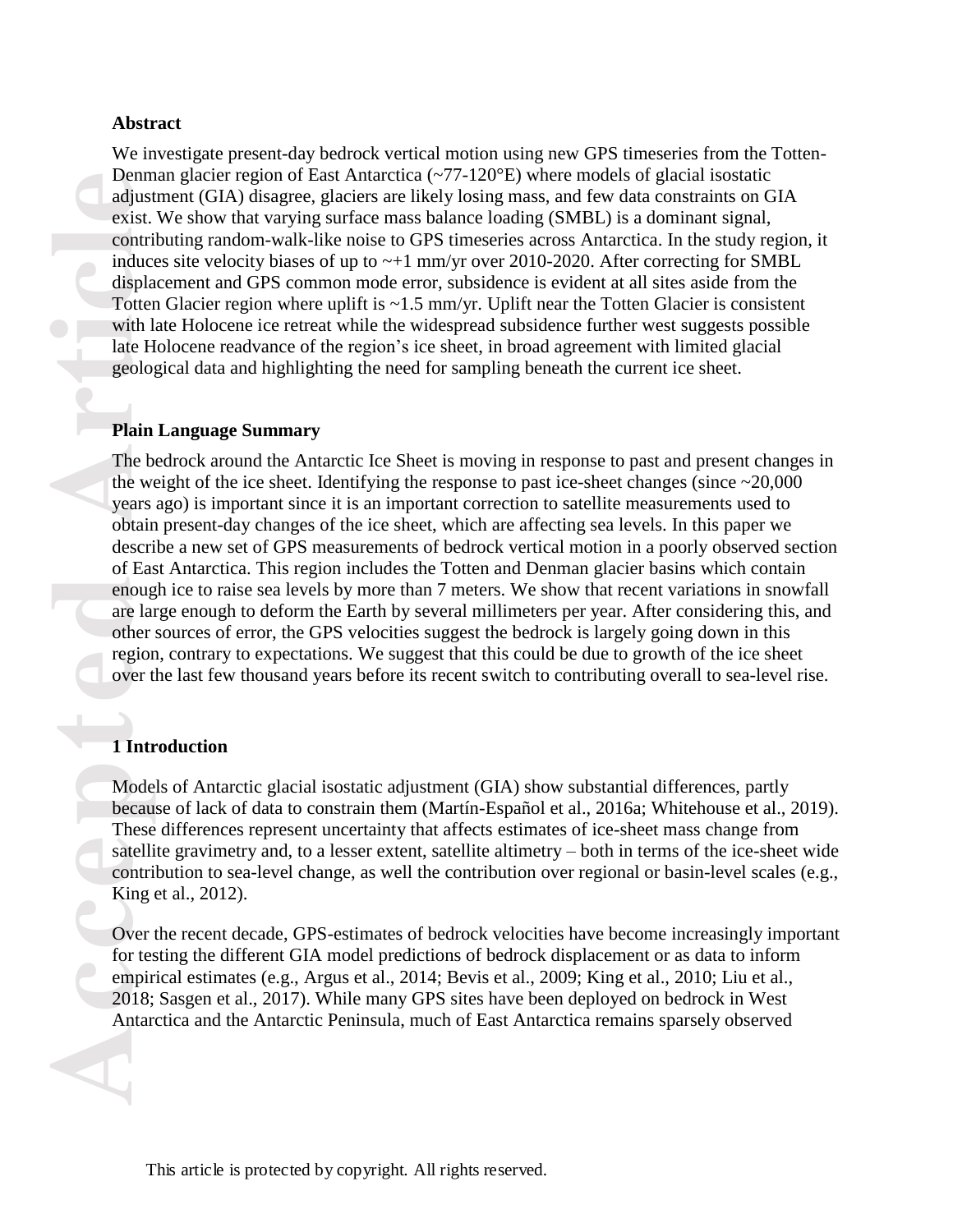(Whitehouse et al., 2019). So, while GIA models in this region show substantial differences our ability to validate them in East Antarctica is limited (Martín-Español et al., 2016a).

In this paper we examine a new GPS dataset of vertical bedrock displacement from a very sparsely observed sector of the East Antarctic Ice Sheet (EAIS). This sector spans from 77° to 120° E (approximately 2000 km of the East Antarctic coastline), and includes the Totten and Denman glacier systems, two of the most vulnerable glacier systems in the EAIS. These glacier regions are of substantial interest as they each hold more than 3 m of sea-level equivalent in their drainage basins and have both shown evidence of recent dynamic change (Brancato et al., 2020; Li et al., 2016; Miles et al., 2021; Mohajerani et al., 2018; Roberts et al., 2017). We compare the GPS vertical velocities to a range of models of GIA after paying particular attention to shortterm processes that bias observations and/or increase noise, in particular the effects of surface mass balance loading (SMBL) displacements, and then consider the consequences for Holocene ice history.

# **2 Datasets and Analysis**

2.1 Surface Mass Balance Loading displacements (1979-2020)

Obtaining accurate and precise GPS velocities or timeseries that reflect long-term bedrock motion requires correction for elastic deformation of the solid Earth due to contemporaneous surface loading changes; in Antarctica largely atmospheric and snow/ice surface mass variations (Santamaría-Gómez & Mémin, 2015; Thomas et al., 2011). Characterization of ice loading displacement is challenging due to uncertainties in input datasets (such as converting satellite altimeter ice elevation change to mass) or circularity in reasoning (using satellite gravimetry data which themselves depend on GIA models). With few exceptions (e.g., Koulali et al., 2022; Martín-Español et al., 2016a) these corrections have tended to be in the form of multi-year or multi-decadal linear rates of displacement (e.g., Argus et al., 2014; Thomas et al., 2011; Wolstencroft et al., 2015) with a focus on regions of substantial dynamic glacier change (Barletta et al., 2018; Nield et al., 2014; Samrat et al., 2020).

However, SMB time series exhibit a power-law like character in Antarctica over years to centuries (King & Watson, 2020), suggesting that subsequent displacements may produce biases in bedrock velocities and affect the interpretation of GIA (Koulali et al., 2022).

We model SMBL using SMB anomalies based on the regional model MAR v3.11 (35 km) horizontal resolution; (Kittel et al., 2021)) and, for comparison, RACMO2.3p2 (27 km horizontal resolution; (van Wessem et al., 2018)). At the time of analysis MAR outputs spanned the period Jan 1979 to Sep 2020 and RACMO outputs spanned the period Jan 1979 to Aug 2018, and we work with monthly model outputs in both cases. We adopt MAR as the primary dataset due to its extended period. To compute SMB mass timeseries, we first interpolated the input grids to a consistent 5 km resolution and computed SMB anomalies to the mean rate by subtracting the mean SMB per grid cell over the respective full data periods. Using SMB anomalies is necessary as SMB models, unlike hydrological models, only consider the mass change at the top surface of the ice sheet and do not consider mass discharge due to glacier flow. Using anomalies assumes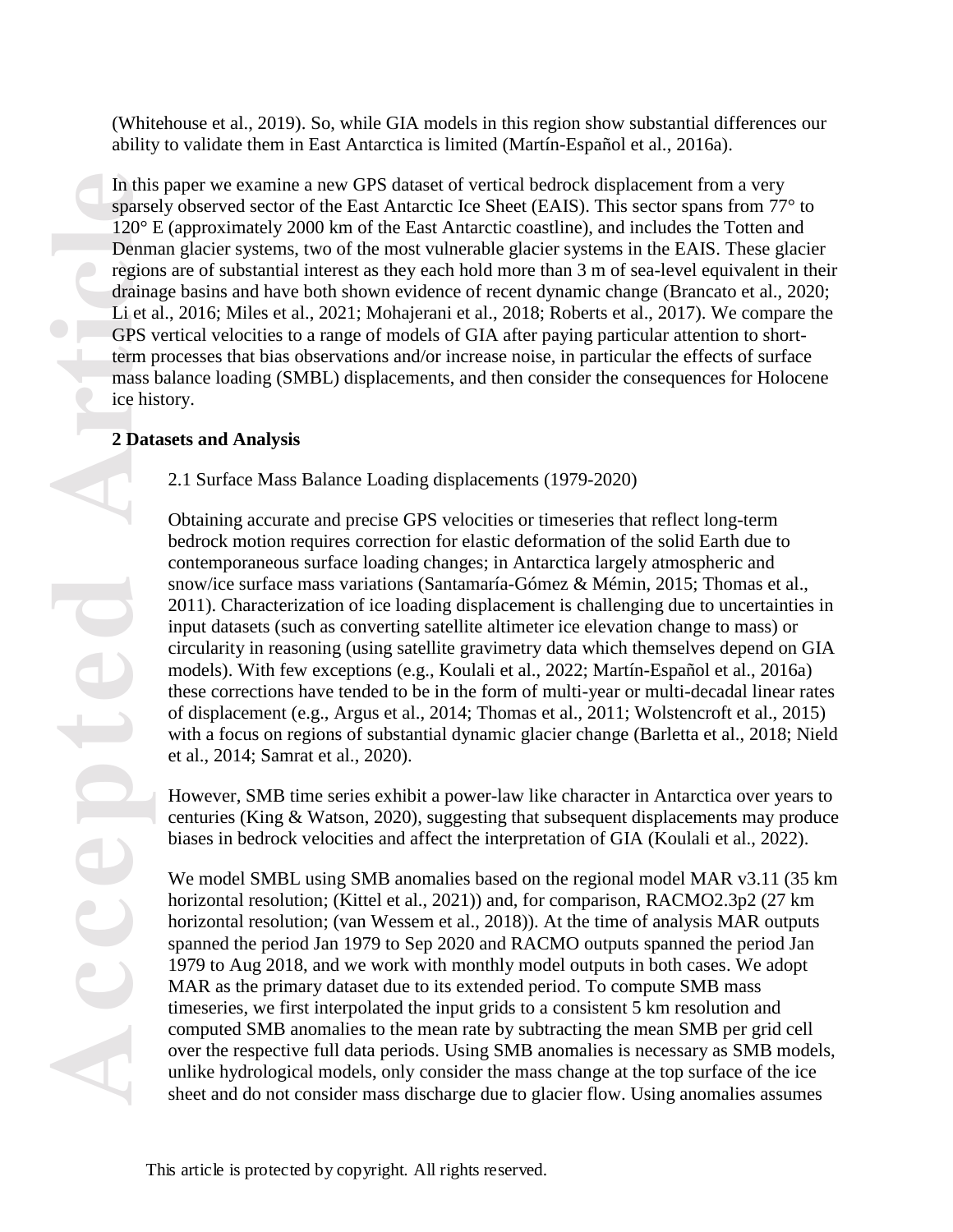**Accepted Article POCE** CCCC

the long-term inputs are entirely balanced by equivalent outputs; we address this further below. We then applied a consistent land mask, defined as the limit of the grounded ice sheet (Haran et al., 2005), cumulatively summed the timeseries, and converted to the mass to equivalent cylinders of 2.5 km radius.

We used these mass timeseries as inputs into the REAR v1.0 software (Melini et al., 2015) to compute elastic loading displacements in a center-of-solid Earth (CE) reference frame. . We used the AK135 continental Earth model (Kennett et al., 1995) represented by 89-layers (2 km depth layers for the top 60 km then 50 km layers below), and computed elastic load Love numbers using the E-CL0V3RS software to degree 35000 (Barletta et al., 2006). Using alternative Earth models produced differences <~0.5 mm (Figure S1); AK135 was chosen due to its similarity in this region with the recent threedimensional model of Lloyd et al. (2020). We interpolated the model outputs to the GPS daily time series epochs.

2.2 Altimeter timeseries (2003-2019)

For comparison, we also computed timeseries of elastic displacement based on satellite altimeter ice sheet volume change data (Shepherd et al., 2019). These data have the advantage of including the effects of both SMB and ice discharge but introduce systematic uncertainty, notably the conversion from volume to mass. We commenced with a merged CryoSat-2 and Envisat 5 km gridded elevation change product with 140day sampling over Jan 2003 to Feb 2019 that covers the East Antarctic Ice Sheet (EAIS) (Shepherd et al., 2019). Biases between Envisat and CryoSat-2 were already estimated and removed on a cell-by-cell basis to produce continuous timeseries. We applied the same land mask as for the SMB models and filled gaps using an efficient method based on discrete cosine transforms (Garcia, 2010; Wang et al., 2012). Volume changes were converted to mass changes using the simple approach of Shepherd et al. (2019), with elevation changes having the density of snow  $(350 \text{ kg/m}^3)$  or ice  $(900 \text{ kg/m}^3)$  depending on a pre-defined mask. In this region, only the Totten Glacier was within the ice mask, although we test applying a density of ice also for the Denman Glacier. We used the same approach for computing elastic displacements from the altimeter derived dataset as for the SMBL.

2.3 GPS timeseries (2006-2020)

We focus on six GPS sites in the sector of East Antarctica in the region of the Totten and Denman glaciers shown in Figure 1. Two of the sites are long-running International GNSS Service sites (DAV1 and CAS1) and one is an extended record of a site deployed since Dec 2006 (BHIL). Three of the sites are new and were deployed in Dec 2015 (CAD4, CAD5) or Dec 2016 (CAD6). We considered data spanning Dec 2006 to Jan 2019 (the start date was chosen to align with the start of the BHIL timeseries). Further site details may be found in Table S1. Opportunity for GPS deployment on bedrock is limited in this region, especially away from the coast, as indicated by the distribution of rock outcrops shown in brown in Figure 1. As such, the newly acquired data from CAD4,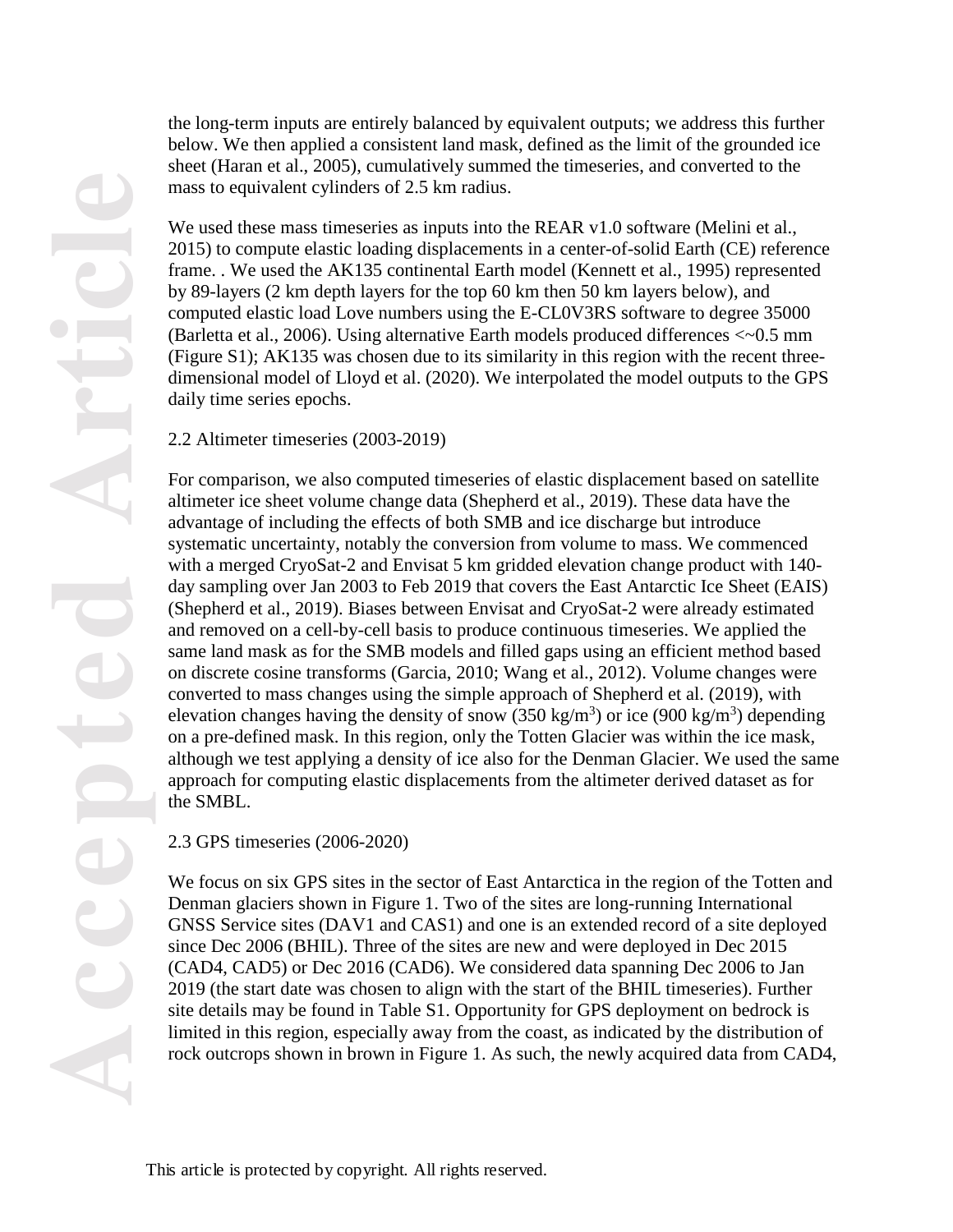CAD5, and CAD6, and extended data from BHIL, CAS1, and DAV1, add rare and important constraints on GIA models.

We analyzed raw GPS data using GIPSY v6.4 software and NASA Jet Propulsion Laboratory orbit and clock products (repro3) in the IGS14 realization of ITRF2014 (Altamimi et al., 2016). We removed the effects of atmospheric pressure loading (ATML) from the time series using displacements in the center-of-figure (CF) frame based on the MERRA-2 atmospheric model available at massloading.net. GPS time series are shown in Figure S2. To provide context, we also compute elastic loading due to surface loading (ATML, SMBL and altimetry) at 259 existing or previous GPS sites across the entirety of Antarctica and its offshore islands.

We removed common mode error (CME) from the GPS timeseries using methods described in full in the Supplementary Text S1. In brief, we made use of the only longrunning and stable GPS site in this region (DAV1) noting that CAS1 is subject to timevariable dynamical changes in the Totten Glacier. We decomposed the DAV1 timeseries using complete ensemble empirical mode decomposition with adaptive noise (CEEMDAN) (Colominas et al., 2014; Torres et al., 2011) after removing SMBL and ATML and correcting for offsets related to hardware changes. We took the non-linear, low frequency components of the decomposition and subtracted that as CME from all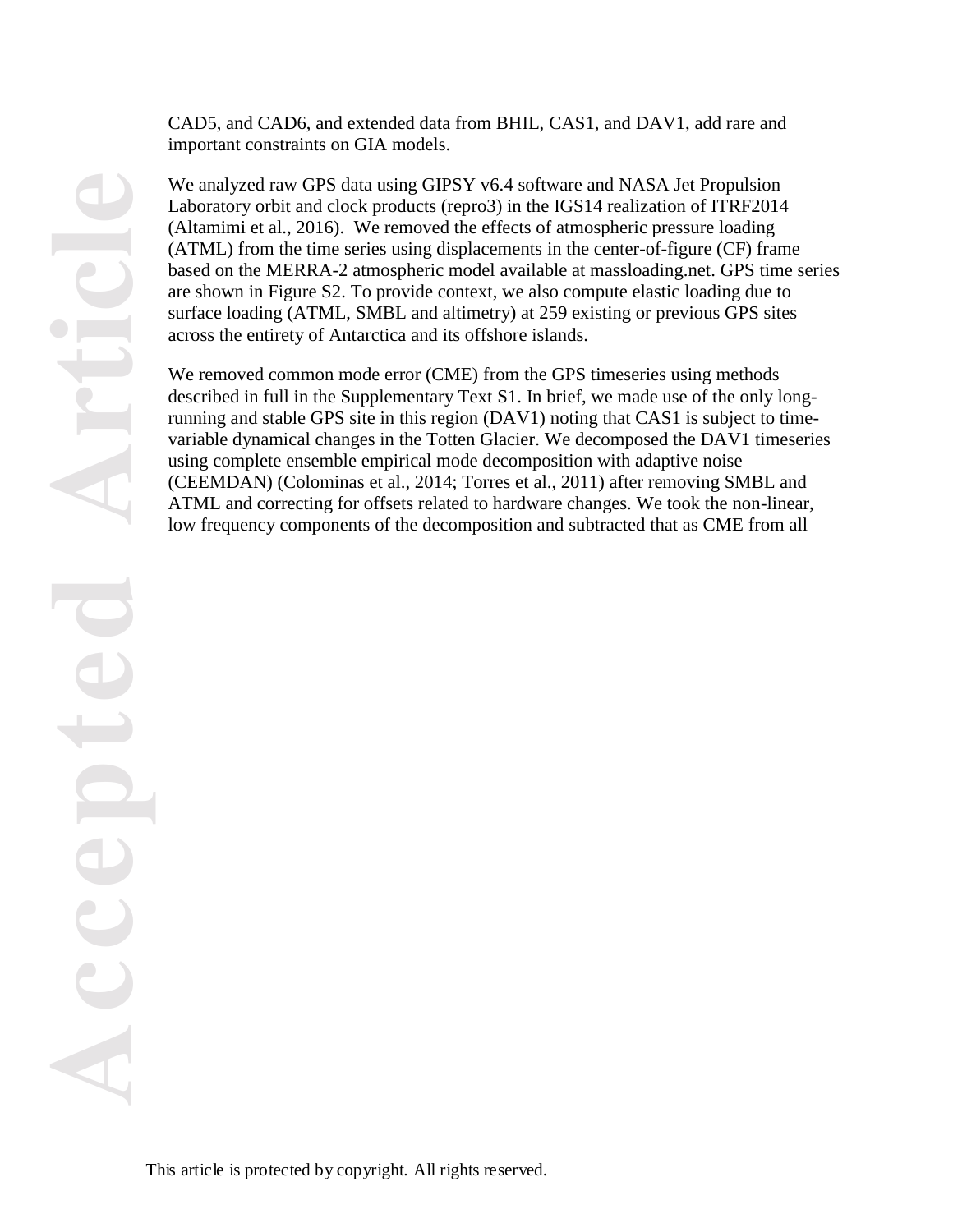timeseries. We return to the CME in the discussion. The improved linearity of BHIL timeseries after applying CME (and SMBL) at BHIL is clear in Figure S4.

To compute GPS site velocities and their uncertainties (Figure S3) we used HECTOR v1.9 software (Bos et al., 2013) as described in Supplementary Text S1.



Figure 1. GPS site locations and bedrock uplift rates in the study region. GPS sites are labelled and estimated uplift rates are shown as circles. GPS velocities were determined following time series correction for CME and SMBL changes. The background shading is the predicted uplift rates from conventional forward (left) and empirical (right) GIA models. Bedrock locations are shown in brown and the ice grounding line and ice shelf fronts in black. All model predictions and GPS estimates are in a CM frame (see text).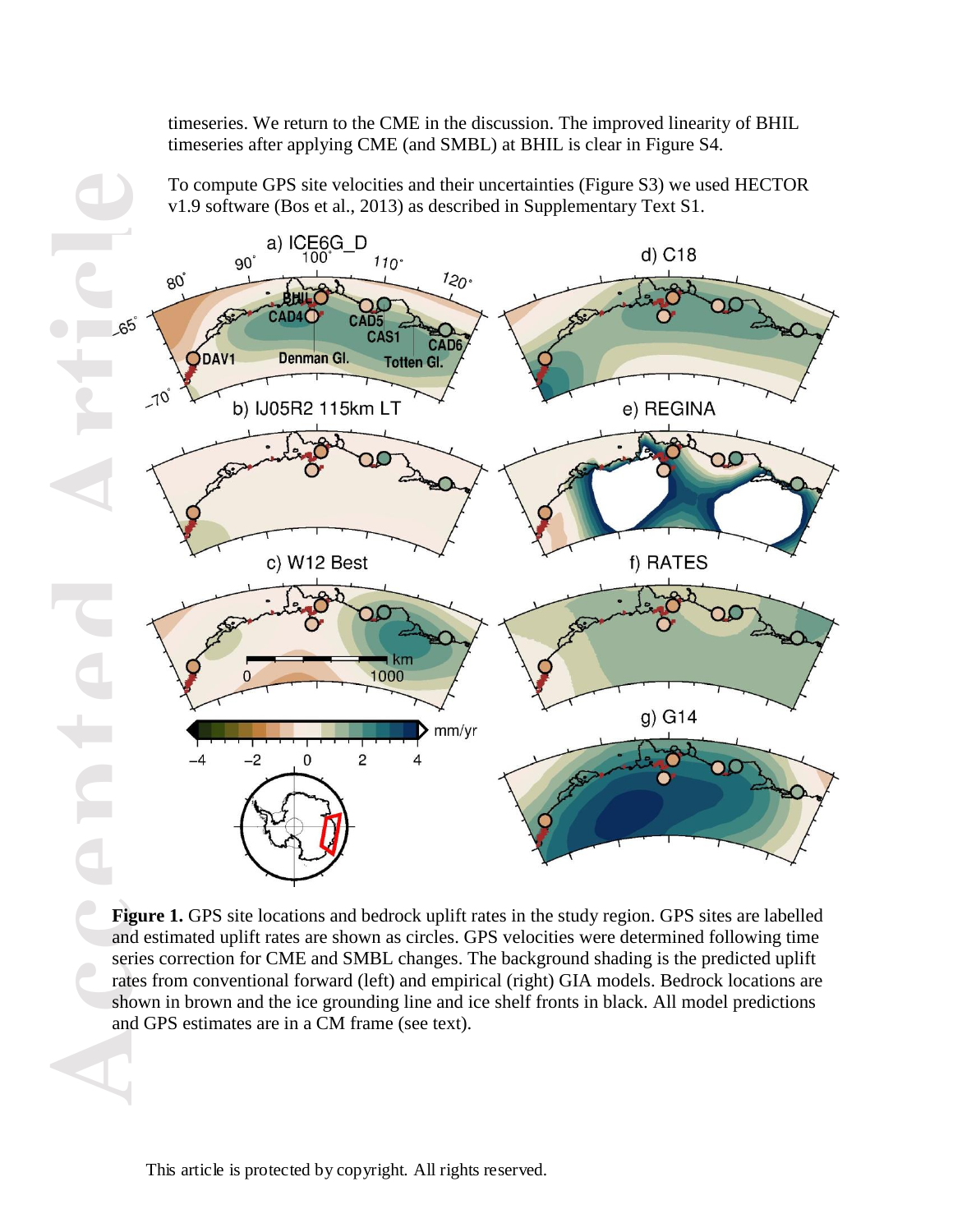## 2.4 GIA models

We compare the GPS velocities with seven different GIA models: three conventional forward models and four empirical models. The forward models are ICE6G\_D (VM5a) (Argus et al., 2014; Peltier et al., 2018), IJ05R2 with 115 km lithosphere Earth model (Ivins et al., 2013), and W12 (Best) (Whitehouse et al., 2012). The four empirical models are RATES (Martín-Español et al., 2016b), G14 (Gunter et al., 2014), REGINA (Sasgen et al., 2017) and C18 (Caron et al., 2018). C18 and RATES were supplied with formal uncertainties, while the other models were not.

The seven different predictions of present-day GIA uplift are shown in Figure 1, including the conventional forward models (left column) and empirical models (right column). Models not in a CM frame were shifted from a CE frame by adding - 0.38 mm/yr based on the estimate of Sun and Riva (2020); this correction has a formal uncertainty (2-sigma) of 0.09 mm/yr. Of the models, IJ05R2, ICE6G\_D and W12 were originally in CE. We note that there may be some inconsistency between the different realizations of CM, notably for G14 where the rates are relative to a region of low precipitation in central East Antarctica.

Comparison of the different GIA predictions (Figure 1) reveals variation between models in terms of the mean uplift rate which exceeds 5 mm/yr, but also distinct differences in spatial patterns within this region. For the forward models this reflects a lack of Holocene ice history data from this region and uncertainty in the Earth rheology, while for the datainformed models it reflects, in part, differences in methodology and data corrections such as firn densification (Whitehouse et al., 2019). The REGINA model shows higher levels of variability, presumably associated with its basis in spherical harmonics and with little data to constrain that solution in this region; hence we focus mostly on the other models hereon.

# **3 Results**

# *3.1 Surface Mass Balance Loading displacements*

Timeseries of modeled SMBL displacement are plotted in Figure 2 (top) for illustrative sites CAS1 (green), DAV1 (blue), and BHIL (cyan) and they show ranges of up to 12 mm at CAS1 and BHIL but are smaller at DAV1. For context we also show modeled SMBL for a random subset of sites from across Antarctica (grey lines), which show substantial variation over all periods, ranging up to  $\sim \pm 15$  mm. Periods of rapid change in displacement are evident from timeto-time, and these are especially associated with large accumulation events; the most rapid changes will not be evenly distributed around zero as large negative SMB events are not yet common in Antarctica.

The respective power-spectra are shown in Fig. 2 (middle) and reveal that the timeseries have a power-law like character, with an approximately linear increase in power with period in log-log space, although tapering off at long periods for DAV1. The power spectra for SMBL displacement at CAS1 and BHIL and the median power spectrum computed across all Antarctic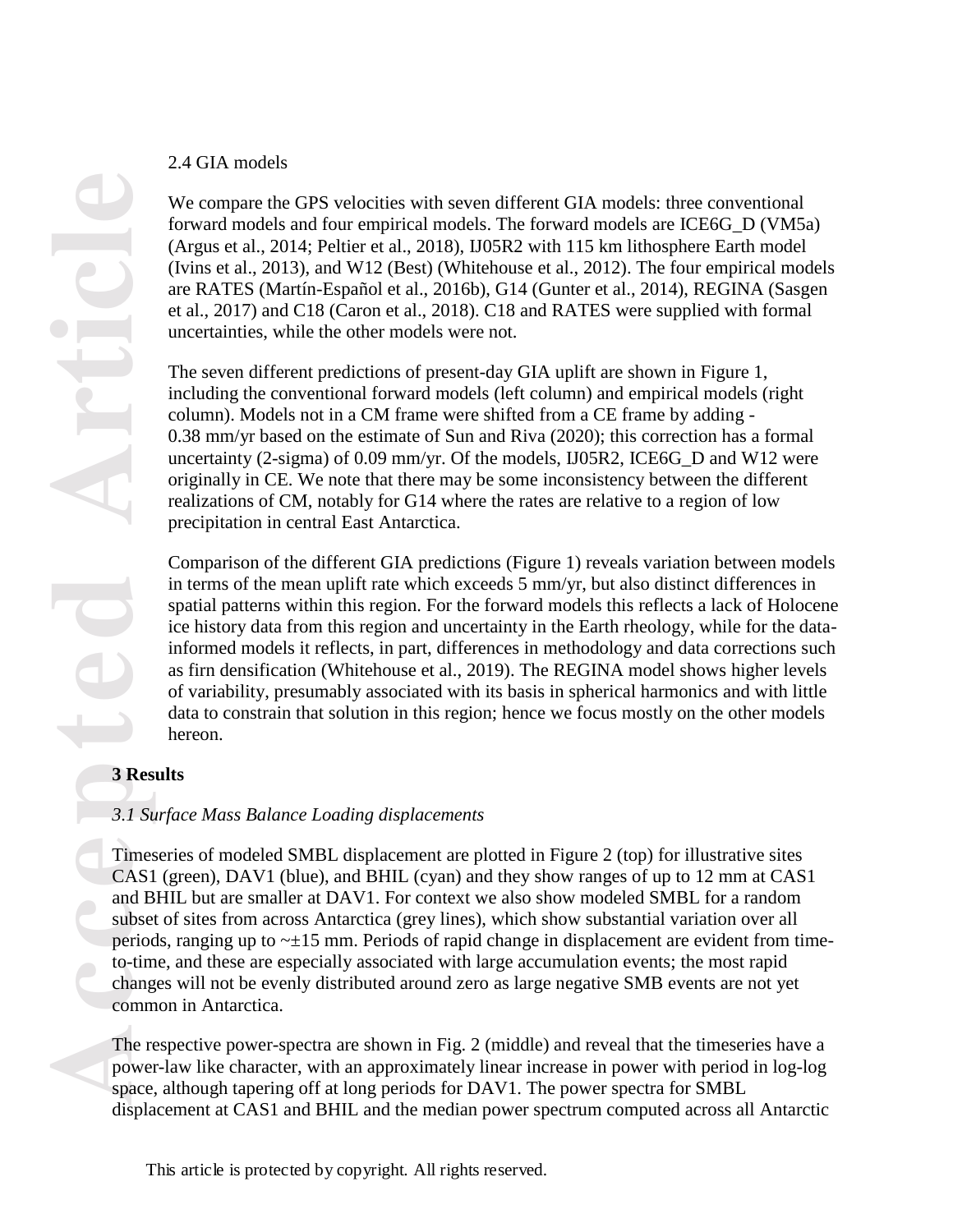sites (magenta) has a slope close to that of random walk noise (spectral index of -2). The median spectrum for the RACMO-based timeseries is like that of MAR but with slightly reduced power at the longest periods (closer to pure random walk).

Fig. 2 (lower) shows the velocity biases that would be introduced if the SMBL displacements in Fig. 2 (upper) were not corrected, as a function of time series duration, obtained by sub-sampling the modeled displacements with steps of 1 yr. Biases at CAS1 and BHIL can exceed 1 mm/yr, and this includes the data period considered here where mean biases of 1 mm/yr are sustained over  $\sim$  2010-2020, and faster since  $\sim$  2016 (Fig. 2, top).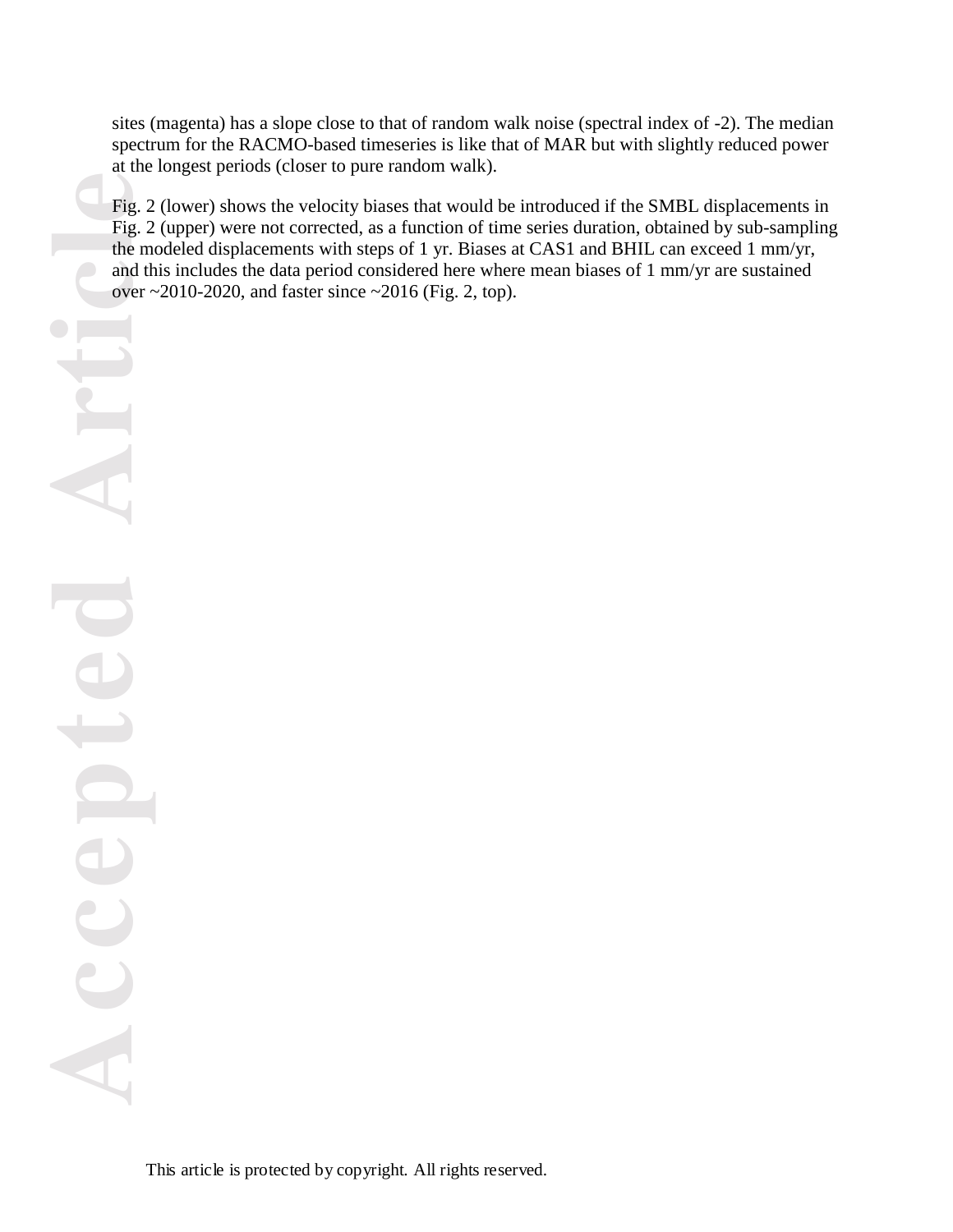

**Figure 2.** Modeled bedrock vertical displacements due to SMBL anomalies from MAR. All panels highlight BHIL (cyan), DAV1 (blue), and CAS1 (green). (Top) Timeseries of displacements at a random subset of GPS sites. (Middle) Power spectra (log-log scale) for all GPS locations (grey lines) and with the median spectrum (pink). The median spectrum for modeled ATML displacements at the same locations is also shown (orange). The spectral slope for pure flicker and random walk noise are also shown. (Bottom) biases introduced in velocities at all GPS sites computed over different data spans and periods. Individual results are shown as grey dots and box plots show the median, inter-quartile range, and the whiskers show the full range of the data.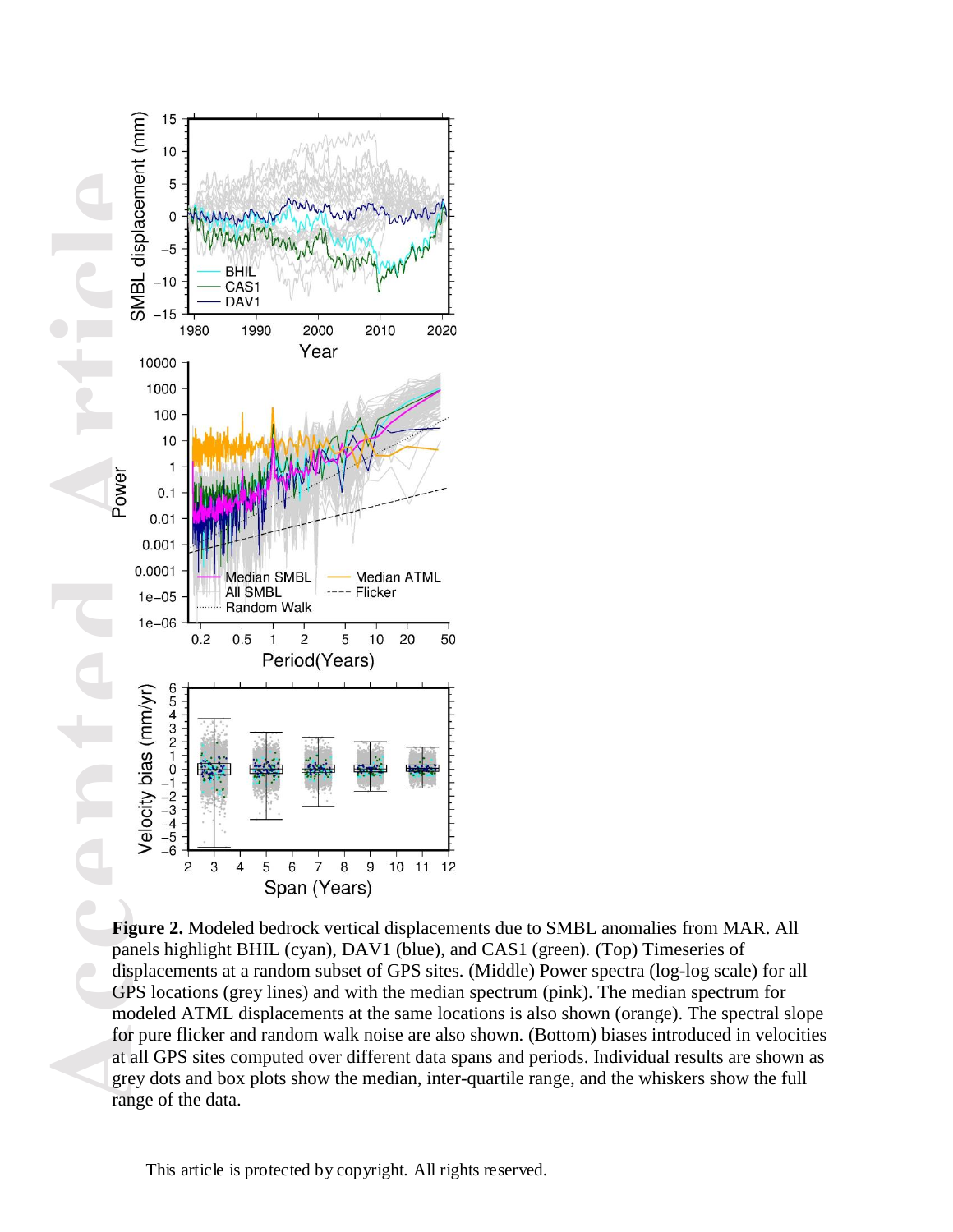### *3.2 GPS velocities in the Denman-Totten Glacier region*

are sh<br>
motio<br>
and C<br>
cAD:<br>
show<br>
elastic<br>
(grey<br>
differe<br>
veloci<br>
data a<br>
that a<br>
The webser<br>
with V<br>
orient<br>
both...<br>
and the Include<br>
with I<br>
we al<br>
mass l<br>
corres<br>
2.5-3.<br>
CME<br>
there, predic<br>
by ~0<br>
The e:<br>
reflec<br>
und The GPS site vertical velocities, computed after correcting for ATML, SMBL (MAR), and CME, are shown in Figure 1, plotted over the different GIA predictions. Our estimates of bedrock motion are universally low, with highest uplift rates of  $\sim$ 1.5 mm/yr near Totten Glacier (CAS1) and CAD6) or subsidence of ~0.5-1.7 mm/yr around the Denman Glacier (CAD4, BHIL and CAD5) and DAV1. We show these and their uncertainties in Figure 3 (green circles). We also show GPS velocities using time series corrected using one of the two different altimetry-based elastic corrections instead of the SMBL model: using the density of snow for Denman Glacier (grey circles) or the density of ice (light blue circles). While differences are evident between the different velocity solutions, the broad pattern remains the same. We adopt the SMBL-based GPS velocities as the primary solution hereon due to the presence of space-time noise in the altimeter data and uncertainties in converting altimeter volume change to mass, and with the knowledge that any unmodeled ice dynamic loss will shift the corrected GPS velocities toward the negative.

The weighted root-mean-square (WRMS) and weighted mean differences between the observations and models are given in Table S2. The best statistical agreement using WRMS is with W12, closely followed by IJ05R2. All models other than W12 have most of their variation orientated north-south and hence either match the signal in the eastern or western sectors but not both. The weighted-mean difference reveals the consistent bias in uplift rates between models and the velocities of  $\sim$ 1 mm/yr for IJ05R2 and W12 and up to  $\sim$ 3 mm/yr for the other models. Including the C18 and RATES uncertainties noticeably reduces the WRMS and weighted-mean, with RATES values approaching those of the best forward models.

We also illustrate in Figure 3 the effect of not applying the CME correction or any form of ice mass loading model. The GPS velocities without either correction are shown as red circles with corresponding uncertainties (see also Figure S3). Aside from DAV1, these show rates of uplift of 2.5-3.5 mm/yr, generally above the prediction from all models but closest to G14. Removing CME from DAV1 (or any other correction) makes almost no difference to the estimated velocity there, with clear and consistent subsidence of  $\sim$ 1.0 mm/yr that is well below all model predictions. However, at the other sites, the impact of removing the CME is to reduce uplift rates by  $\sim 0.5$ -2.0 mm/yr (Fig. 3, purple circles).

The effect of modeling and removing ice mass loading is to reduce the velocities further, reflecting the negative SMB anomaly over much of the data period (Figure 2, top). The underlying time series effects of the different modeling approaches is illustrated in Figure S4 for BHIL which shows, without these two corrections, substantial non-linearity. Both SMBL and altimetry solutions indicate BHIL subsidence after the application of these corrections, although the timeseries is more linear in the former case. Using the altimetry-derived loading that uses the density of ice for the Denman Glacier change further increases the rate of subsidence at BHIL and, especially, CAD4 (Figure 3) with negligible effect at other sites.

In all cases, the velocities based on timeseries with CME and SMBL (MAR) displacements modeled have either the smallest or second smallest velocity uncertainty (Table S2) suggesting that important timeseries noise is being removed in these solutions. Comparing modeled displacements based on MAR and RACMO shows good agreement since 2010 but differences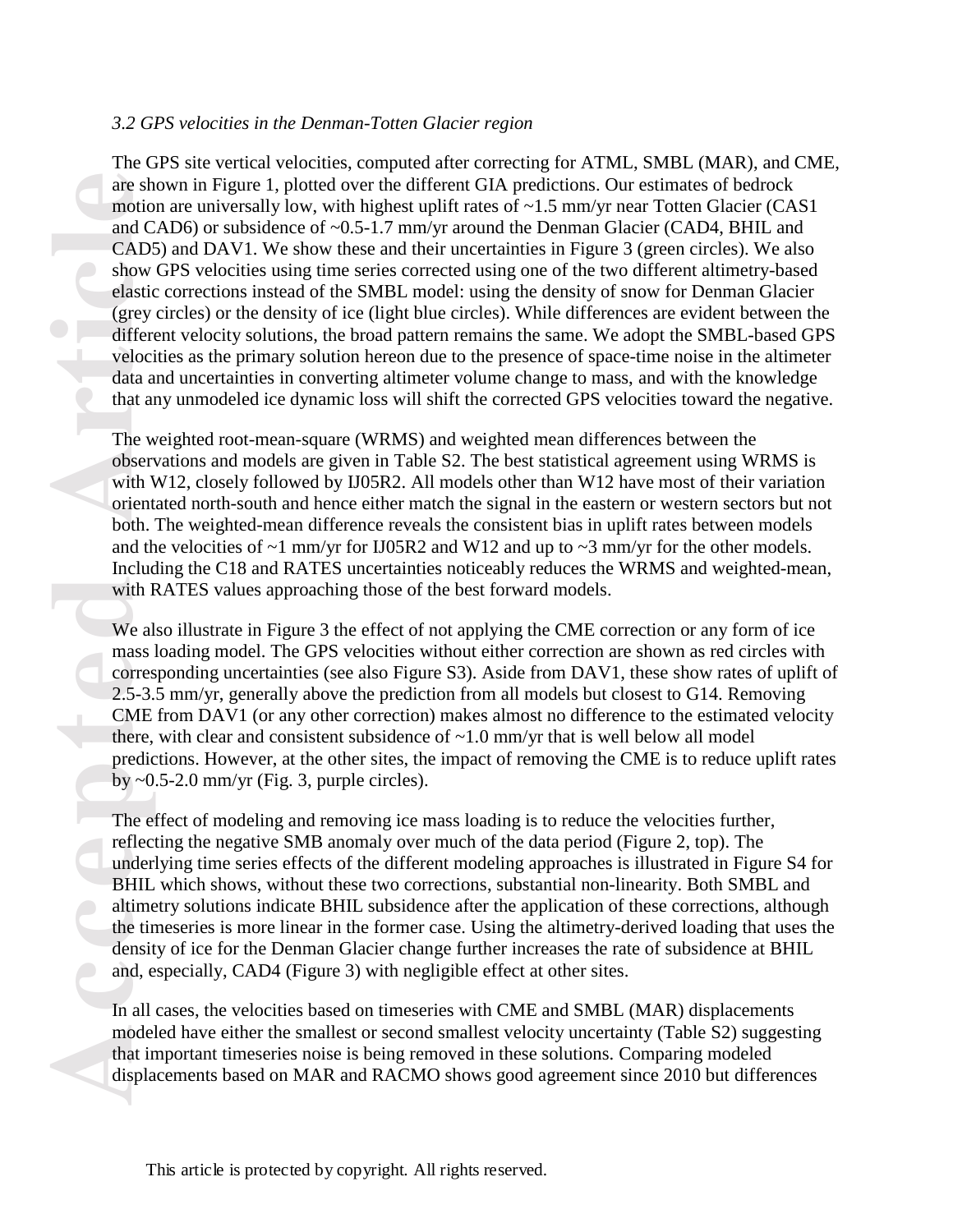

before then (Figure S4), and so this introduces some uncertainty into solutions based on SMBL corrections.

**Figure 3.** Bedrock uplift rates in the region of the Denman and Totten Glaciers expressed as distance (approximately east) from DAV1. GPS-estimated uplift rates are shown as circles with different corrections applied to the GPS timeseries. Symbols at each site are arbitrary offset horizontally for clarity. Uncertainties are 1-sigma and shown for the GPS, C18, and RATES estimates. Sh19() refers to the Shepherd et al. (2019) altimetry with the density of ice or snow for the Denman Glacier.

## **4 Discussion**

Our finding of long-term subsidence in the sector of coastal East Antarctica west of Totten Glacier builds on previous studies that have analyzed earlier records from DAV1 and BHIL, and MAW1 650 km to the west of DAV1, indicating subsidence or marginal amounts of uplift along this coastline (Argus et al., 2014; Hammond et al.; Martín-Español et al., 2016a; Thomas et al., 2011). Liu et al. (2018) suggested uplift of  $\sim$ 1.6 mm/yr at DAV1 over the shorter period 2010-2014 (inclusive) but analysis of longer series (2006-2019) does not support this (Figure S2), perhaps because of short-period SMBL variability. Our results provide clear evidence for subsidence along this coastline with both DAV1 and BHIL showing statistically significant subsidence, even before CME and ice mass loading corrections, which persist after these corrections are applied. While not the focus of our study, MAW1 shows clear subsidence of ~1.2-1.6 mm/yr in our analysis (regardless of the correction choices; Figure S2). The addition of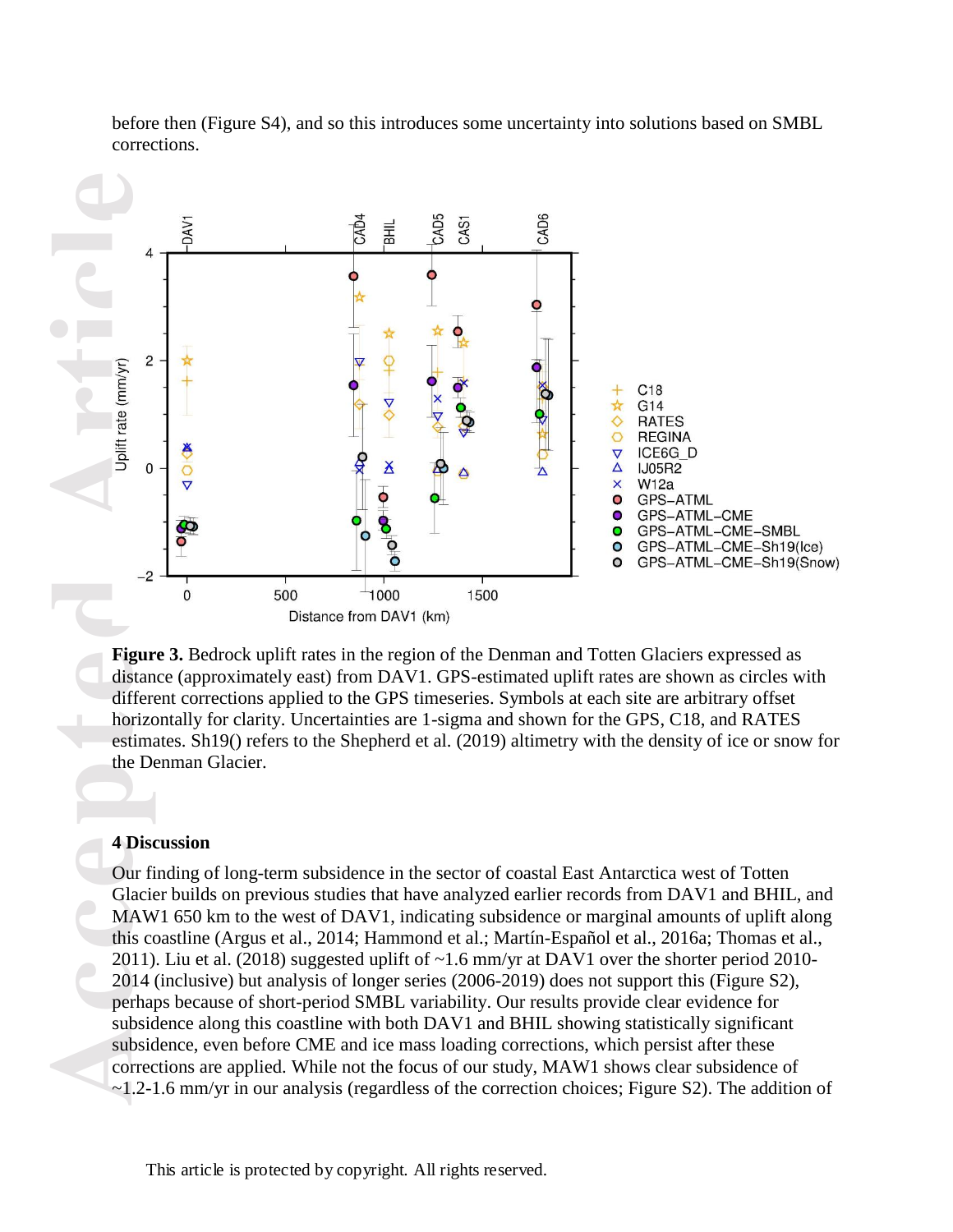CAD4 and CAD5 provide further evidence that subsidence is occurring along substantial transects of this coastline once their series are corrected for CME and ice surface loading. The CAD4 finding is significant as it is the first inland site,  $\sim$ 150 km from the coastline, for which a velocity is available in this sector of East Antarctica.

Our findings depend, to some extent, on the CME correction employed. CME is commonly removed from GPS timeseries (e.g., Dong et al., 2006), including those from Antarctica (Li et al., 2019; Liu et al., 2018), but its computation typically uses a network of sites over a region spanning hundreds to thousands of kilometers across the region of interest. Applying a CME correction removes common error that is assumed to be systematic and of non-geophysical origin. Our analysis demonstrates coherence between DAV1 and BHIL over ~1000 km after removal of ATML and where very different SMBL displacements exist. This demonstrates that CME is a real and important signal to consider in precise point positioning (PPP) solutions in Antarctica, especially for short or patchy time series.

We note that while the GPS velocities are subject to reference frame uncertainty, it is unlikely to explain the observed subsidence, given the uncertainty of the origin of ITRF2014 maps to  $\pm 0.31$  mm/yr (1-sigma) in the vertical component in this region (Riddell et al., 2017). Our comparison of GPS and model velocities also relies, in some cases, on the geocentre (CE-CM) translation we adopt. Here we use the values of Sun and Riva (2020) but geocentre estimates are uncertain and technique specific. Of the few published estimates, some of the largest are those of Métivier et al. (2020) which would reduce the forward-modeled uplift rates by a further 0.58 mm/yr from the value we used (the total correction would be  $0.96\pm0.12$  mm/yr (1-sigma)). However, this would still not explain the observed differences entirely and would not affect the comparison to empirical solutions already in a realization of CM. As such, it is unlikely that differences in frame origins can resolve the differences we see.

veloci<br>
Our fi<br>
remov<br>
al., 20<br>
spann<br>
correc<br>
origin<br>
remov<br>
CME<br>
Antar-<br>
We no<br>
explai<br>  $\pm 0.31$ <br>
comparizants<br>
incert<br>
Métiv<br>
0.58 r<br>
Howe<br>
comparizants<br>
differe<br>
Our re<br>
comparizants<br>
differe<br>
Our re<br>
km stu<br>
GIA r<br>
s Our results, therefore, suggest that present-day subsidence may not be unusual along this ~1800 km stretch of coastline in East Antarctica. In the Denman Glacier region this disagrees with the GIA models examined and runs contrary to an understanding of monotonic retreat of the ice sheet in this region from the Last Glacial Maximum (LGM) to present-day that is embedded within forward models. Regional paleoenvironmental records evidence Holocene ice margin fluctuations that are consistent with the GPS-derived pattern of modern-day subsidence and uplift. At the Windmill Islands, near Casey (CAS1), moraines record a retreat of nearby Law Dome by ~ 1 km during the late Holocene (Goodwin, 1993). In contrast, at Bunger Hills (BHIL) and in the Davis (DAV1) region, Holocene moraines are restricted to at or near the modern ice margin (Colhoun & Adamson, 1992; White et al., 2009). Further, epishelf lake records at Bunger Hills suggest late Holocene ice re-advance (Berg et al., 2020) that may be driving present-day subsidence. In the Davis region, weathered clasts in marginal shear moraines at Vestfold Hills (Gore et al., 1994) indicate exposure and weathering of the landscape inboard of the present-day position followed by ice sheet re-advance. The timing of ice sheet re-advance is less clear, but may have been co-incident with a local late Holocene cool period recorded in sediments in marine inlets at Vestfold Hills (McMinn et al., 2001) and at Rauer Group (Berg et al., 2010).

Geological evidence of relative sea level (RSL) at Vestfold and Bunger Hills has commonly been interpreted as indicating Holocene uplift, but is not inconsistent with late-Holocene subsidence. While there is a clear picture of relative sea level fall from an early Holocene RSL highstand of ~10 m above sea level (e.g., Colhoun & Adamson, 1992; Zwartz et al., 1998), raised beach deposits and isolation basins only record RSL fall during the mid-Holocene, and there are no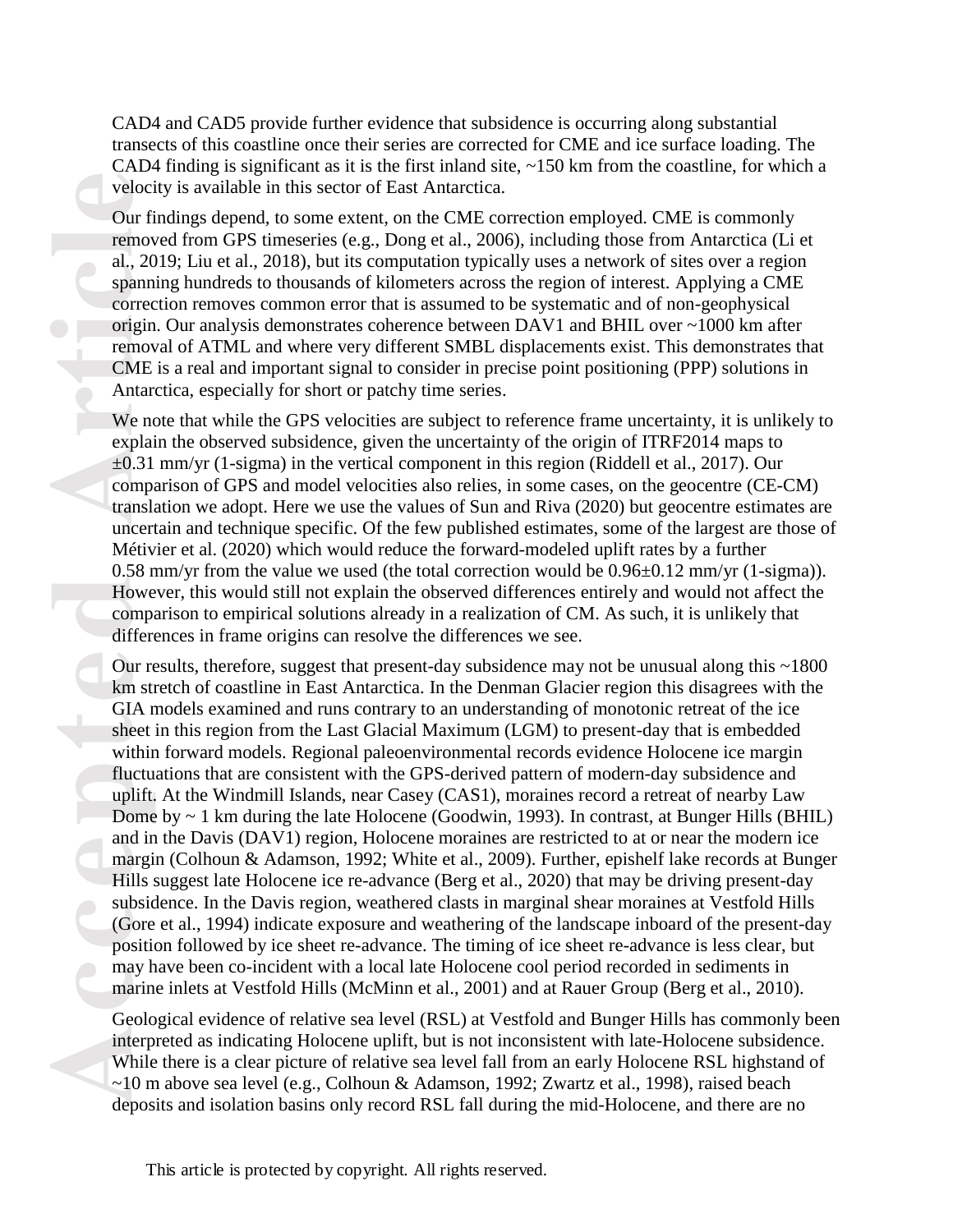records that conclusively place RSL above the present day during the past 1000-2000 years. RSL records below sea level have not been thoroughly examined, but freshwater sediments deposited in Izvilistaya Inlet at Bunger Hills (sill height 3 m below sea level, (Berg et al., 2020)) are consistent with a RSL lowstand since ~1.7 ka BP, indicative of limited late Holocene subsidence.

consis<br>
The 1*i*<br>
Antare<br>
disagr<br>
solution<br>
that the in oth<br>
GPS u<br>
sugge<br>
variat<br>
enpir<br>
Lowe:<br>
estima<br>
subsic<br>
for GI<br>
linear<br>
is the experi<br>
should<br>
5 Con<br>
We re<br>
and D<br>
uplift<br>
adjust<br>
We fill adjust<br>
We fill adding di The late Holocene ice readvance advocated for here is not included in forward models of Antarctic GIA. This potentially missing ice history will not, however, contribute to the disagreement with purely empirical solutions of RATES, REGINA, and G14. That each of these solutions shows very different signal from one another and from the forward models suggests that the techniques themselves require further development in this region, although we note that in other places in Antarctica there is very good agreement between some of these solutions and GPS uplift rates (Martín-Español et al., 2016a; Wolstencroft et al., 2015). This regional disparity suggests that localized signal is causing an issue in this region – perhaps because of SMB variability in this region and its impact on measurements of ice sheet volume change used in empirical solutions.

Lower rates of uplift than predicted by published models of GIA, or indeed subsidence, will alter estimated rates of mass change based on GRACE and GRACE Follow-On data. Notably, subsidence instead of uplift in this region will generally change the sign of the GIA correction for GRACE and lead to reduced estimates of mass loss (or greater gain), but not alter the nonlinear parts of the timeseries. The hypothesis that increased ice loading during the late Holocene is the origin of the subsidence can be tested with new forward GIA models. Until those experiments are performed, GRACE analysis focusing on Totten or Denman glacier systems should use the W12 or IJ05R2 GIA models but with caution noting the biases present.

#### **5 Conclusions**

We report on a new GPS dataset in a critical sector of East Antarctica, surrounding the Totten and Denman glacier systems, which have few geodetic or geological constraints on bedrock uplift or ice history, as are relevant to informing or validating models of glacial isostatic adjustment.

We first demonstrate the importance of correcting GPS time series for elastic deformation associated with fluctuations in surface mass balance, with effects in this region reaching +1 mm/yr over 10 years. At GPS sites across Antarctica the modeled surface mass balance loading displacements show an approximately random-walk spectral signature, with displacements of several mm over a few months and sustained displacement rates over several years. This is an important effect to consider at all GPS sites in Antarctica (we discuss this further in Supplementary Text).

We then show that, after correction for GPS common mode error and the effects of ice mass loading changes, the bedrock is most likely subsiding in the region from ~77-107°E, including the Denman Glacier system. This is contrary to all current GIA models but is consistent with unmodeled Holocene readvance of the ice sheet in this region. Around the Totten Glacier we find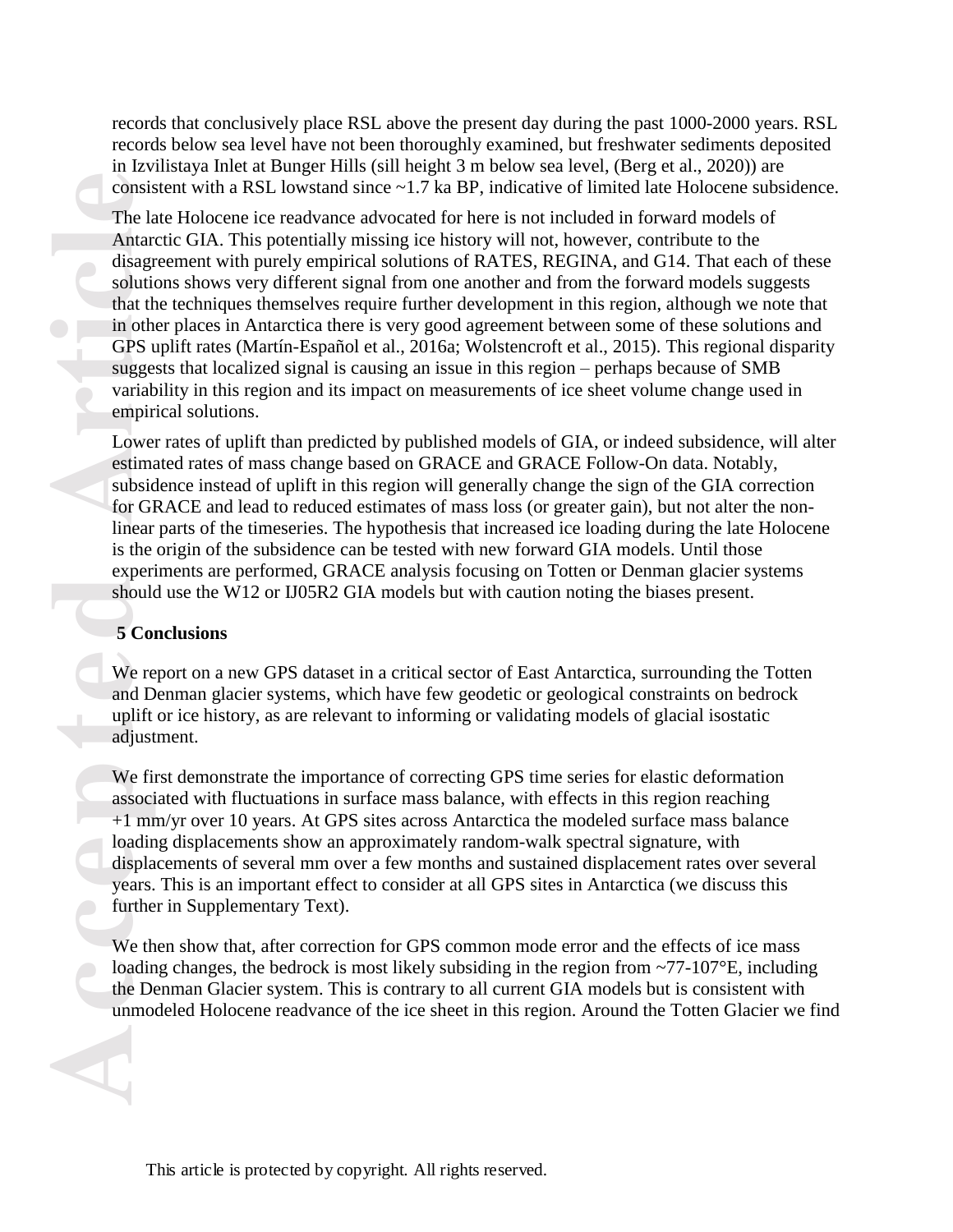modest uplift of  $\sim$ 1.5 mm/yr, consistent with an understanding of late Holocene ice sheet retreat in this region.

Our analysis therefore provides new and important constraints on models of glacial isostatic adjustment, and we add new geodetic evidence to the hypothesis that much of this region may have experienced ice sheet readvance during the late Holocene.

### **Acknowledgments**

**Acknowledge Controllering Contract Controllering Contract Contract Contract Contract Contract Contract Contract Contract Contract Contract Contract Contract Contract Contract Contract Contract Contract Contract Contract C** We thank the Editor and anonymous reviewers for their helpful remarks. This work was supported by the Australian Research Council (ARC) Special Research Initiative for Antarctic Gateway Partnership (Project ID SR140300001), ARC Australian Centre for Excellence in Antarctic Science (Project ID SR200100008), and from the Australian Government's Australian Antarctic Program (Project 4318). The latter grant supported the deployment and maintenance of the CAD sites within the CaDaGIA network and the maintenance of BHIL. CAS1, DAV1, and MAW1 are part of the International GNSS Service network and operated by Geoscience Australia. This paper is a contribution to the Scientific Committee for Antarctic Research (SCAR) GIANT REGAIN project. We acknowledge the efforts of many people to deploy and maintain the GPS sites, with fieldwork led by Sue Cook, Tobias Staal and Ben Galton-Fenzi. We thank Michiel van den Broeke and Chris Kittel for making SMB model outputs available, Andrew Shepherd and Lin Gilbert for making the altimetry data available, and Leonid Petrov for providing ATML data. Roelof Rietbroek proposed the algorithm for estimating offsets with local data only. We thank Valentina Barletta and Andrea Bordoni for providing the E-CL0V3RS software. We thank NASA JPL for making GIPSY and associated satellite orbit and clock products available. There are no real or perceived conflicts of interest for any author.

#### **Open Research**

#### **Data Availability Statement**

Raw GPS data are available at [https://data.gnss.ga.gov.au/,](https://data.gnss.ga.gov.au/) or <http://dx.doi.org/doi:10.26179/xd2t-0x18>. The AK135 continental model was sourced from <http://rses.anu.edu.au/seismology/ak135/ak135f.html> . All data relevant to the analysis, including SMB data, GPS time series, and loading displacement time series, are available at <http://rdp.utas.edu.au/metadata/0f9d9776-f858-421b-b92c-de0ab350d4a3> .

#### **References**

Altamimi, Z., Rebischung, P., Métivier, L., & Collilieux, X. (2016). ITRF2014: A new release of the International Terrestrial Reference Frame modeling nonlinear station motions. *Journal of Geophysical Research: Solid Earth, 121*(8), 6109-6131. doi[:https://doi.org/10.1002/2016JB013098](https://doi.org/10.1002/2016JB013098)

Argus, D. F., Peltier, W. R., Drummond, R., & Moore, A. W. (2014). The Antarctica component of postglacial rebound model ICE-6G C (VM5a) based on GPS positioning, exposure age dating of ice thicknesses, and relative sea level histories. *Geophysical Journal International, 198*(1), 537-563. doi:10.1093/gji/ggu140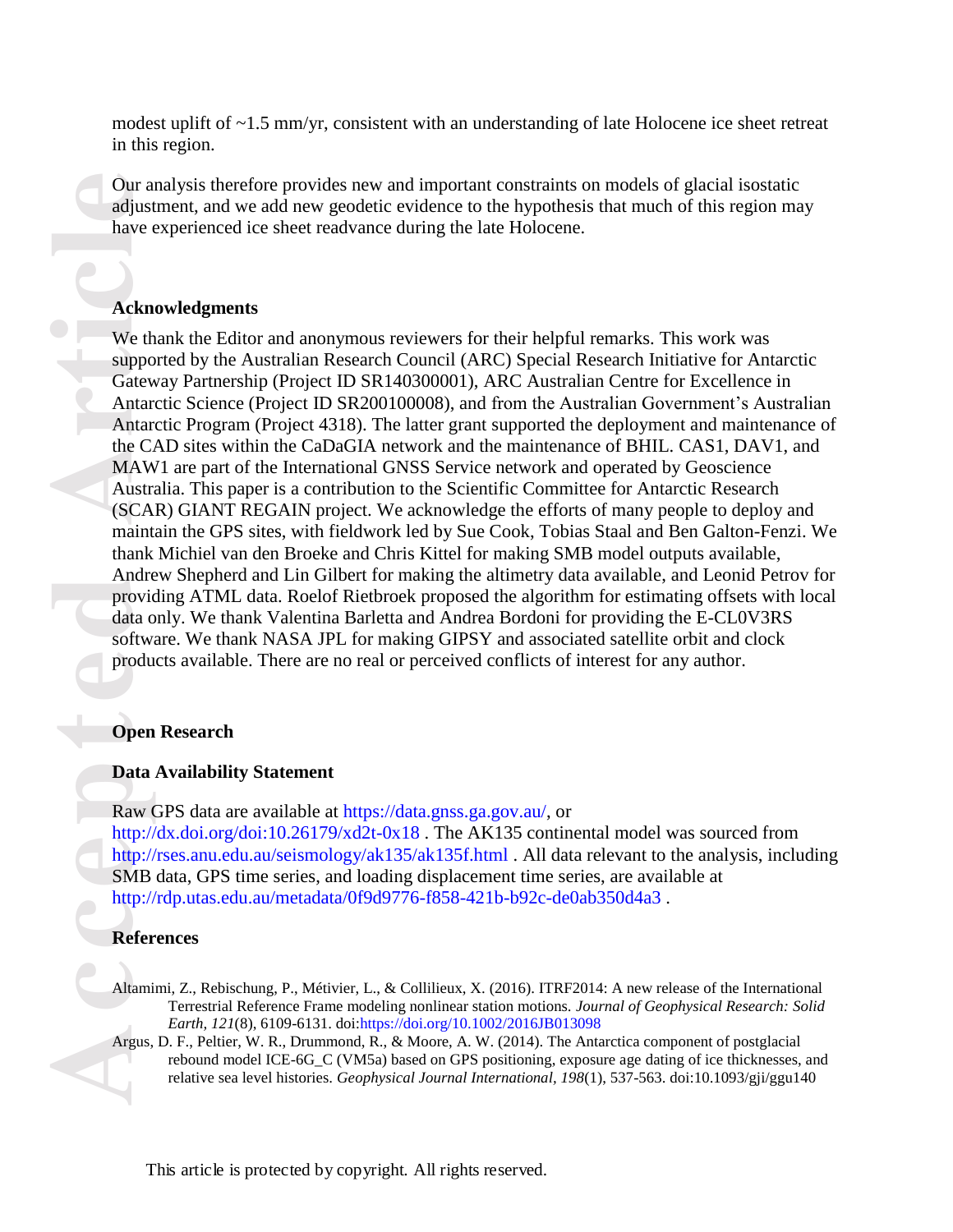- Barletta, V. R., Bevis, M., Smith, B. E., Wilson, T., Brown, A., Bordoni, A., et al. (2018). Observed rapid bedrock uplift in Amundsen Sea Embayment promotes ice-sheet stability. *Science, 360*(6395), 1335-1339. doi:10.1126/science.aao1447
- Barletta, V. R., Ferrari, C., Diolaiuti, G., Carnielli, T., Sabadini, R., & Smiraglia, C. (2006). Glacier shrinkage and modeled uplift of the Alps. *Geophysical Research Letters, 33*(14). doi[:https://doi.org/10.1029/2006GL026490](https://doi.org/10.1029/2006GL026490)
- Berg, S., Melles, M., Gore, D. B., Verkulich, S., & Pushina, Z. V. (2020). Postglacial evolution of marine and lacustrine water bodies in Bunger Hills. *Antarctic Science, 32*(2), 107-129. doi:10.1017/S0954102019000476
- Berg, S., Wagner, B., Cremer, H., Leng, M. J., & Melles, M. (2010). Late Quaternary environmental and climate history of Rauer Group, East Antarctica. *Palaeogeography, Palaeoclimatology, Palaeoecology, 297*(1), 201-213. doi:10.1016/j.palaeo.2010.08.002
- Bevis, M., Kendrick, E., Smalley, R., Dalziel, I., Caccamise, D., Sasgen, I., et al. (2009). Geodetic measurements of vertical crustal velocity in West Antarctica and the implications for ice mass balance. *Geochemistry Geophysics Geosystems, 10*, Q10005. doi:10.1029/2009gc002642
- Bos, M. S., Fernandes, R. M. S., Williams, S. D. P., & Bastos, L. (2013). Fast error analysis of continuous GNSS observations with missing data. *Journal of Geodesy, 87*(4), 351-360. doi:10.1007/s00190-012-0605-0
- Brancato, V., Rignot, E., Milillo, P., Morlighem, M., Mouginot, J., An, L., et al. (2020). Grounding Line Retreat of Denman Glacier, East Antarctica, Measured With COSMO-SkyMed Radar Interferometry Data. *Geophysical Research Letters, 47*(7), e2019GL086291. doi[:https://doi.org/10.1029/2019GL086291](https://doi.org/10.1029/2019GL086291)
- Berg, S<br>Berg, S<br>Berg, S<br>Bevis, Bos, M<br>Branca<br>Caron, Colhou<br>Colomi<br>Colomi<br>Colomi<br>Dong, I<br>Garcia, Goodw<br>Gore, I<br>Gunter<br>Hamme<br>Haran, Livins, F<br>Kennet<br>Karcia, Taran, Livins, F<br>Karcia, Taran, Livins, F<br>Kennet<br>Karcia, Taran, Liv Caron, L., Ivins, E. R., Larour, E., Adhikari, S., Nilsson, J., & Blewitt, G. (2018). GIA Model Statistics for GRACE Hydrology, Cryosphere, and Ocean Science. *Geophysical Research Letters, 45*(5), 2203-2212. doi[:https://doi.org/10.1002/2017GL076644](https://doi.org/10.1002/2017GL076644)
	- Colhoun, E. A., & Adamson, D. A. (1992). *Raised beaches of the Bunger Hills, Antarctica* Retrieved from Hobart:

Colominas, M. A., Schlotthauer, G., & Torres, M. E. (2014). Improved complete ensemble EMD: A suitable tool for biomedical signal processing. *Biomedical Signal Processing and Control, 14*, 19-29. doi[:https://doi.org/10.1016/j.bspc.2014.06.009](https://doi.org/10.1016/j.bspc.2014.06.009)

- Dong, D., Fang, P., Bock, Y., Webb, F., Prawirodirdjo, L., Kedar, S., & Jamason, P. (2006). Spatiotemporal filtering using principal component analysis and Karhunen-Loeve expansion approaches for regional GPS network analysis. *Journal of Geophysical Research, 111*, B03405, doi: 03410.01029/02005JB003806.
- Garcia, D. (2010). Robust smoothing of gridded data in one and higher dimensions with missing values. *Computational Statistics & Data Analysis, 54*(4), 1167-1178. doi[:https://doi.org/10.1016/j.csda.2009.09.020](https://doi.org/10.1016/j.csda.2009.09.020)
- Goodwin, I. D. (1993). Holocene Deglaciation, Sea-Level Change, and the Emergence of the Windmill Islands, Budd Coast, Antarctica. *Quaternary Research, 40*(1), 70-80. doi:10.1006/qres.1993.1057
- Gore, D. B., Colhoun, E. A., & Bell, K. (1994). Derived constituents in the glacial sediments of the Vestfold Hills, East Antarctica. *Quaternary Science Reviews, 13*(3), 301-307. doi[:https://doi.org/10.1016/0277-](https://doi.org/10.1016/0277-3791(94)90033-7) [3791\(94\)90033-7](https://doi.org/10.1016/0277-3791(94)90033-7)
- Gunter, B. C., Didova, O., Riva, R. E. M., Ligtenberg, S. R. M., Lanaerts, J. T. M., King, M., et al. (2014). Empirical estimation of present-day Antarctic glacial isostatic adjustment and ice mass change. *The Cryosphere, 8*(2), 743-760. doi:10.5194/tc-8-743-2014
- Hammond, W. C., Blewitt, G., Kreemer, C., & Nerem, R. S. GPS Imaging of Global Vertical Land Motion for Studies of Sea Level Rise. *Journal of Geophysical Research: Solid Earth, n/a*(n/a), e2021JB022355. doi[:https://doi.org/10.1029/2021JB022355](https://doi.org/10.1029/2021JB022355)
- Haran, T., Bohlander, J., Scambos, T., & Fahnestock, M. (2005). MODIS mosaic of Antarctica (MOA) image map (Digital Media). Retrieved 16-Oct-2008, from National Snow and Ice Data Center
- Ivins, E. R., James, T. S., Wahr, J., Schrama, E. J. O., Landerer, F., & Simon, K. (2013). Antarctic Contribution to Sea-level Rise Observed by GRACE with Improved GIA Correction. *Journal of Geophysical Research, 118*. doi:10.1002/jgrb.50208
- Kennett, B. L. N., Engdahl, E. R., & Buland, R. (1995). Constraints on seismic velocities in the Earth from traveltimes. *Geophysical Journal International, 122*(1), 108-124. doi:10.1111/j.1365-246X.1995.tb03540.x
- King, M. A., Altamimi, Z., Boehm, J., Bos, M., Dach, R., Elosegui, P., et al. (2010). Improved constraints to models of glacial isostatic adjustment: A review of the contribution of ground-based geodetic observations. *Surveys in Geophysics, 31*(5), 465-507. doi:10.1007/s10712-010-9100-4
- King, M. A., Bingham, R. J., Moore, P., Whitehouse, P. L., Bentley, M. J., & Milne, G. A. (2012). Lower satellitegravimetry estimates of Antarctic sea-level contribution. *Nature, 491*, 586–589. doi:10.1038/nature11621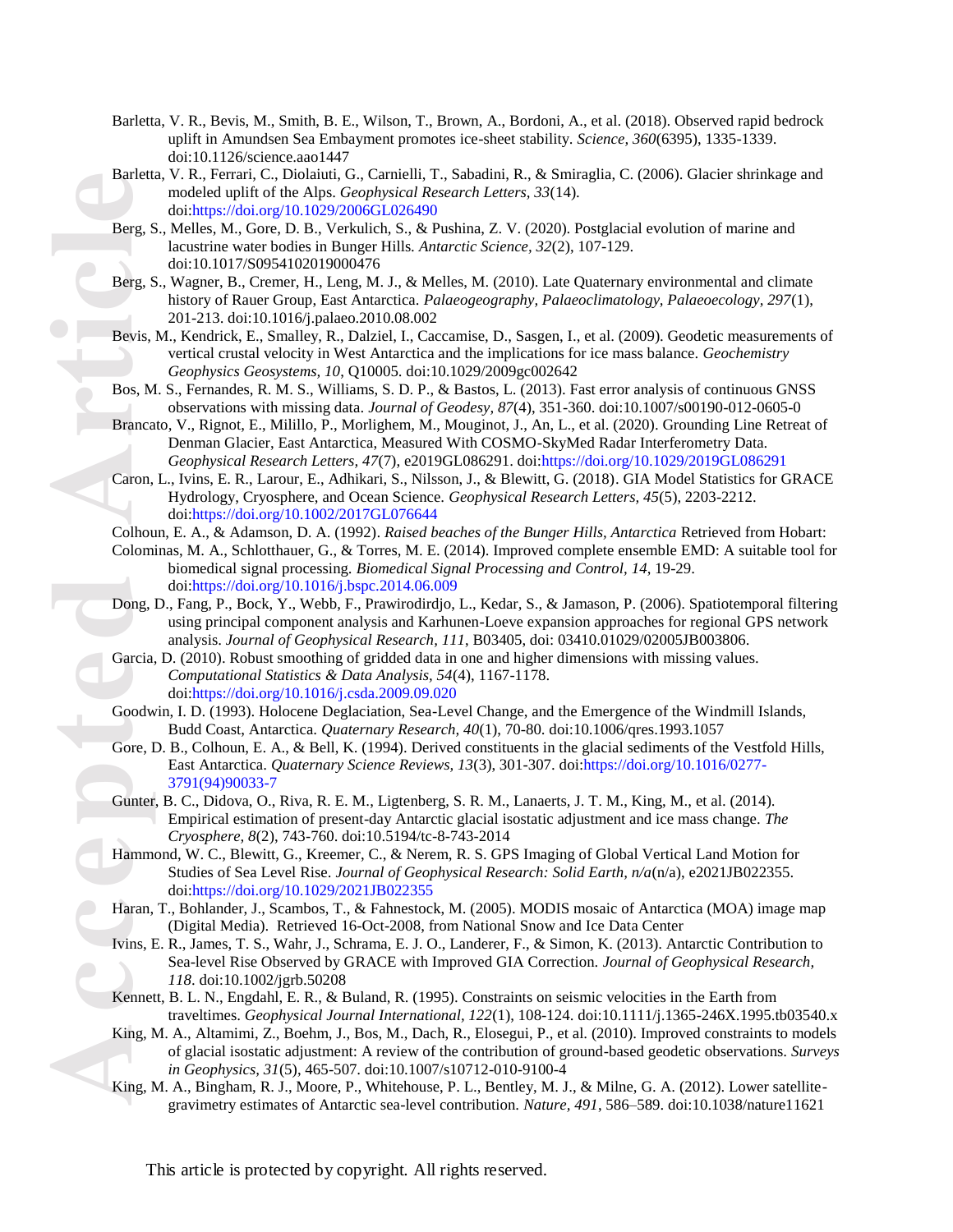- King, M. A., & Watson, C. S. (2020). Antarctic Surface Mass Balance: Natural Variability, Noise, and Detecting New Trends. *Geophysical Research Letters, 47*(12), e2020GL087493. doi:10.1029/2020GL087493
- Kittel, C., Amory, C., Agosta, C., Jourdain, N. C., Hofer, S., Delhasse, A., et al. (2021). Diverging future surface mass balance between the Antarctic ice shelves and grounded ice sheet. *The Cryosphere, 15*(3), 1215-1236. doi:10.5194/tc-15-1215-2021
- Koulali, A., Whitehouse, P. L., Clarke, P., van den Broeke, M. R., Nield, G. A., King, M. A., et al. (2022). GPSobserved elastic deformation due to surface mass balance variability in the Southern Antarctic Peninsula. *Geophysical Research Letters, doi: 10.1029/2021GL097109*.
- Li, W., Li, F., Zhang, S., Lei, J., Zhang, Q., & Yuan, L. (2019). Spatiotemporal Filtering and Noise Analysis for Regional GNSS Network in Antarctica Using Independent Component Analysis. *Remote Sensing, 11*(4), 386.
- Li, X., Rignot, E., Mouginot, J., & Scheuchl, B. (2016). Ice flow dynamics and mass loss of Totten Glacier, East Antarctica from 1989 to 2015. *Geophysical Research Letters*. doi:10.1002/2016GL069173
- Liu, B., King, M., & Dai, W. J. (2018). Common mode error in Antarctic GPS coordinate time-series on its effect on bedrock-uplift estimates. *Geophysical Journal International, 214*(3), 1652-1664.
- Lloyd, A. J., Wiens, D. A., Zhu, H., Tromp, J., Nyblade, A. A., Aster, R. C., et al. (2020). Seismic Structure of the Antarctic Upper Mantle Imaged with Adjoint Tomography. *Journal of Geophysical Research: Solid Earth, 125*(3). doi:10.1029/2019JB017823
- Martín-Español, A., King, M. A., Zammit-Mangion, A., Andrews, S. B., Moore, P., & Bamber, J. L. (2016a). An assessment of forward and inverse GIA solutions for Antarctica. *Journal of Geophysical Research: Solid Earth, 121*(9), 6947-6965. doi:10.1002/2016jb013154
- Koulali<br>
Li, W.,<br>
Li, X.,<br>
Liu, B.<br>
Lloyd,<br>
Martín<br>
Martín<br>
Martín<br>
McMir<br>
Melini,<br>
Métivie<br>
Miles,<br>
Mohaje<br>
Nield,<br>
Peltier,<br>
Robert:<br>
Robert:<br>
Samrat<br>
Samrat<br>
Samrat<br>
Samrat<br>
Samrat<br>
Samrat<br>
Samrat<br>
Samrat<br>
Samrat<br>
Samra Martín-Español, A., Zammit-Mangion, A., Clarke, P. J., Flament, T., Helm, V., King, M. A., et al. (2016b). Spatial and temporal Antarctic Ice Sheet mass trends, glacio-isostatic adjustment, and surface processes from a joint inversion of satellite altimeter, gravity, and GPS data. *J Geophys Res Earth Surf, 121*(2), 182-200. doi:10.1002/2015JF003550
	- McMinn, A., Heijnisj, H., Harle, K., & McOrist, G. (2001). Late-Holocene climatic change recorded in sediment cores from Ellis Fjord, eastern Antarctica. *The Holocene, 11*(3), 291-300. doi:10.1191/095968301671577682
	- Melini, D., Gegout, P., King, M., Marzeion, B., & Spada, G. (2015). On the Rebound: Modeling Earth's Ever-Changing Shape *EOS, 96*. doi:10.1029/2015EO033387
	- Métivier, L., Rouby, H., Rebischung, P., & Altamimi, Z. (2020). ITRF2014, Earth Figure Changes, and Geocenter Velocity: Implications for GIA and Recent Ice Melting. *Journal of Geophysical Research: Solid Earth, 125*(2), e2019JB018333. doi[:https://doi.org/10.1029/2019JB018333](https://doi.org/10.1029/2019JB018333)
	- Miles, B. W. J., Jordan, J. R., Stokes, C. R., Jamieson, S. S. R., Gudmundsson, G. H., & Jenkins, A. (2021). Recent acceleration of Denman Glacier (1972–2017), East Antarctica, driven by grounding line retreat and changes in ice tongue configuration. *The Cryosphere, 15*(2), 663-676. doi:10.5194/tc-15-663-2021
	- Mohajerani, Y., Velicogna, I., & Rignot, E. (2018). Mass Loss of Totten and Moscow University Glaciers, East Antarctica, Using Regionally Optimized GRACE Mascons. *Geophysical Research Letters, 45*(14), 7010- 7018. doi:doi:10.1029/2018GL078173
	- Nield, G. A., Barletta, V. R., Bordoni, A., King, M. A., Whitehouse, P. L., Clarke, P. J., et al. (2014). Rapid bedrock uplift in the Antarctic Peninsula explained by viscoelastic response to recent ice unloading. *Earth and Planetary Science Letters, 397*, 32–41. doi:10.1016/j.epsl.2014.04.019
	- Peltier, R. W., Argus, D. F., & Drummond, R. (2018). Comment on "An Assessment of the ICE-6G\_C (VM5a) Glacial Isostatic Adjustment Model" by Purcell et al. *Journal of Geophysical Research: Solid Earth, 123*(2), 2019-2028. doi[:https://doi.org/10.1002/2016JB013844](https://doi.org/10.1002/2016JB013844)
	- Riddell, A. R., King, M. A., Watson, C. S., Sun, Y., Riva, R. E. M., & Rietbroek, R. (2017). Uncertainty in geocenter estimates in the context of ITRF2014. *Journal of Geophysical Research: Solid Earth*, n/a-n/a. doi:10.1002/2016JB013698
	- Roberts, J., Galton-Fenzi, B. K., Paolo, F. S., Donnelly, C., Gwyther, D. E., Padman, L., et al. (2017). Ocean forced variability of Totten Glacier mass loss. *Geological Society, London, Special Publications, 461*. doi:10.1144/sp461.6
	- Samrat, N. H., King, M. A., Watson, C., Hooper, A., Chen, X. Y., Barletta, V. R., & Bordoni, A. (2020). Reduced ice mass loss and three-dimensional viscoelastic deformation in northern Antarctic Peninsula inferred from GPS. *Geophysical Journal International, 222*(2), 1013-1022. doi:10.1093/gji/ggaa229
	- Santamaría-Gómez, A., & Mémin, A. (2015). Geodetic secular velocity errors due to interannual surface loading deformation. *Geophysical Journal International, 202*(2), 763-767. doi:10.1093/gji/ggv190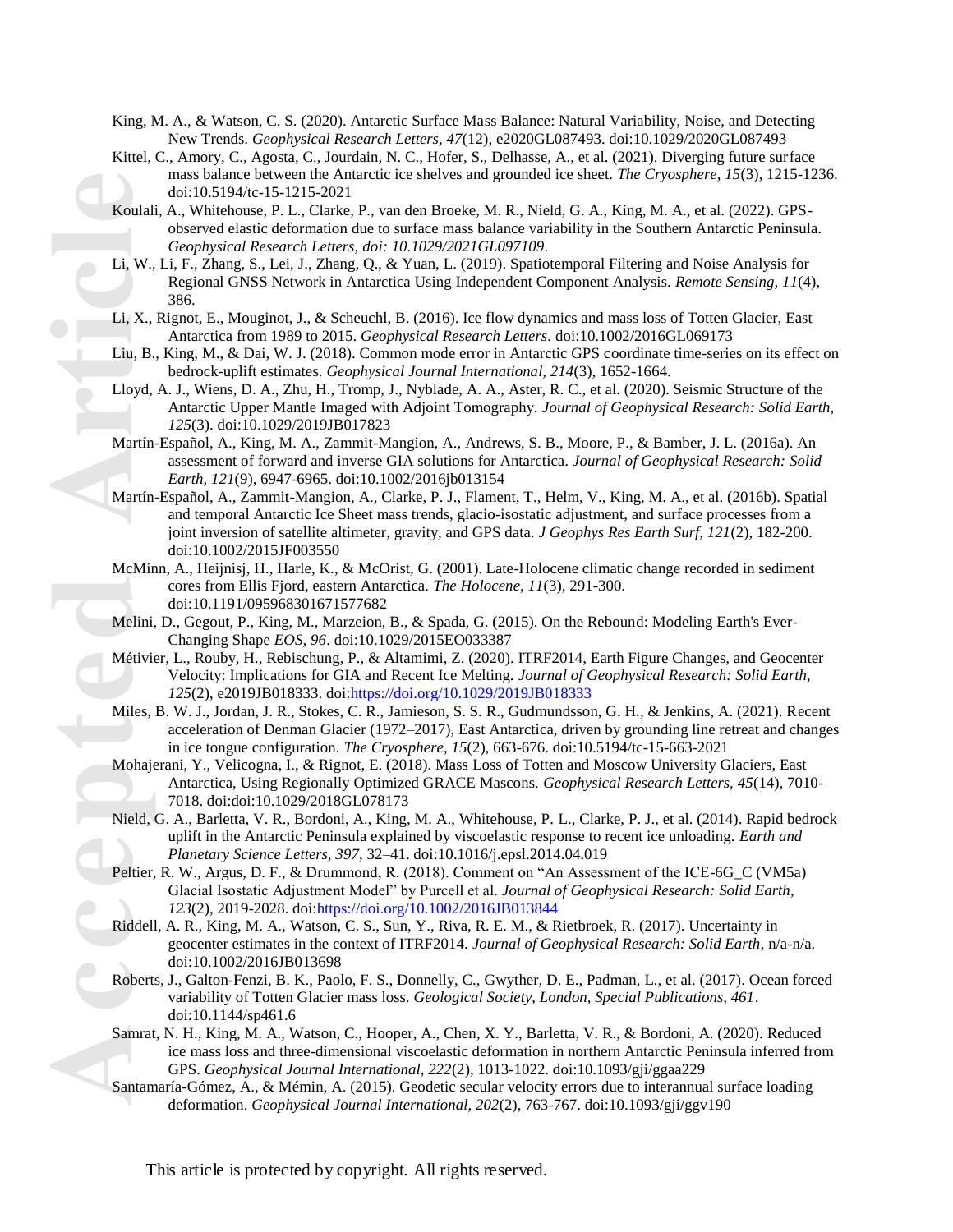- Sasgen, I., Martín-Español, A., Horvath, A., Klemann, V., Petrie, E. J., Wouters, B., et al. (2017). Joint inversion estimate of regional glacial isostatic adjustment in Antarctica considering a lateral varying Earth structure (ESA STSE Project REGINA). *Geophysical Journal International, 211*(3), 1534-1553. doi:10.1093/gji/ggx368
- Shepherd, A., Gilbert, L., Muir, A. S., Konrad, H., McMillan, M., Slater, T., et al. (2019). Trends in Antarctic Ice Sheet Elevation and Mass. *Geophysical Research Letters, 46*(14), 8174-8183. doi[:https://doi.org/10.1029/2019GL082182](https://doi.org/10.1029/2019GL082182)
- Sun, Y., & Riva, R. E. M. (2020). A global semi-empirical glacial isostatic adjustment (GIA) model based on Gravity Recovery and Climate Experiment (GRACE) data. *Earth Syst. Dynam., 11*(1), 129-137. doi:10.5194/esd-11-129-2020
- Thomas, I. D., King, M. A., Bentley, M. J., Whitehouse, P. L., Penna, N. T., Williams, S. D. P., et al. (2011). Widespread low rates of Antarctic glacial isostatic adjustment revealed by GPS observations. *Geophysical Research Letters, 38*, L22302. doi:10.1029/2011GL049277
- Torres, M. E., Colominas, M. A., Schlotthauer, G., & Flandrin, P. (2011, 22-27 May 2011). *A complete ensemble empirical mode decomposition with adaptive noise.* Paper presented at the 2011 IEEE International Conference on Acoustics, Speech and Signal Processing (ICASSP).
- van Wessem, J. M., van de Berg, W. J., Noël, B. P. Y., van Meijgaard, E., Amory, C., Birnbaum, G., et al. (2018). Modelling the climate and surface mass balance of polar ice sheets using RACMO2 – Part 2: Antarctica (1979–2016). *The Cryosphere, 12*(4), 1479-1498. doi:10.5194/tc-12-1479-2018
- Wang, G., Garcia, D., Liu, Y., de Jeu, R., & Johannes Dolman, A. (2012). A three-dimensional gap filling method for large geophysical datasets: Application to global satellite soil moisture observations. *Environmental Modelling & Software, 30*, 139-142. doi[:https://doi.org/10.1016/j.envsoft.2011.10.015](https://doi.org/10.1016/j.envsoft.2011.10.015)
- White, D. A., Bennike, O., Berg, S., Harley, S. L., Fink, D., Kiernan, K., et al. (2009). Geomorphology and glacial history of Rauer Group, East Antarctica. *Quaternary Research, 72*(1), 80-90. doi:10.1016/j.yqres.2009.04.001
- Whitehouse, P. L., Bentley, M. J., Milne, G. A., King, M. A., & Thomas, I. D. (2012). A new glacial isostatic adjustment model for Antarctica: calibrated and tested using observations of relative sea-level change and present-day uplift rates. *Geophysical Journal International, 190*(3), 1464-1482. doi:10.1111/j.1365- 246X.2012.05557.x
- Whitehouse, P. L., Gomez, N., King, M. A., & Wiens, D. A. (2019). Solid Earth change and the evolution of the Antarctic Ice Sheet. *Nature Communications, 10*(1), 503. doi:10.1038/s41467-018-08068-y
- Shephe<br>
Sun, Y<br>
Thoma<br>
Torres,<br>
van We<br>
Wang,<br>
White,<br>
Whiteh<br>
Whiteh<br>
Whiteh<br>
Whiteh<br>
Whiteh<br>
Whiteh<br>
Whiteh<br>
Whiteh<br>
Whiteh<br>
Whiteh<br>
Whiteh<br>
Article<br>
Expartz<br>
DeMet<br>
motion<br>
10.109<br>
Dong, l<br>
using p<br> *J. Geop*<br>
Kim, B<br>
a Wolstencroft, M., King, M. A., Whitehouse, P. L., Bentley, M. J., Nield, G. A., King, E. C., et al. (2015). Uplift rates from a new high-density GPS network in Palmer Land indicate significant late Holocene ice loss in the southwestern Weddell Sea. *Geophysical Journal International, 203*(1), 737-754. doi:10.1093/gji/ggv327
	- Zwartz, D., Bird, M., Stone, J., & Lambeck, K. (1998). Holocene sea-level change and ice-sheet history in the Vestfold Hills, East Antarctica. *Earth and Planetary Science Letters, 155*(1), 131-145. doi:10.1016/S0012- 821X(97)00204-5

#### **References From the Supporting Information**

Colominas, M. A., G. Schlotthauer, and M. E. Torres (2014), Improved complete ensemble EMD: A suitable tool for biomedical signal processing, *Biomedical Signal Processing and Control*, *14*, 19-29, doi: [https://doi.org/10.1016/j.bspc.2014.06.009.](https://doi.org/10.1016/j.bspc.2014.06.009)

DeMets, C., E. Calais, and S. Merkouriev (2016), Reconciling geodetic and geological estimates of recent plate motion across the Southwest Indian Ridge, *Geophysical Journal International*, *208*(1), 118-133, doi: 10.1093/gji/ggw386.

Dong, D., P. Fang, Y. Bock, F. Webb, L. Prawirodirdjo, S. Kedar, and P. Jamason (2006), Spatiotemporal filtering using principal component analysis and Karhunen-Loeve expansion approaches for regional GPS network analysis, *J. Geophys. Res.*, *111*, B03405, doi: 03410.01029/02005JB003806.

Kim, B.-H., J. Eom, K.-W. Seo, and C. R. Wilson (2016), Spurious barometric pressure acceleration in Antarctica and propagation into GRACE Antarctic mass change estimates, *Geophysical Journal International*, *206*(2), 1306- 1314, doi: 10.1093/gji/ggw211.